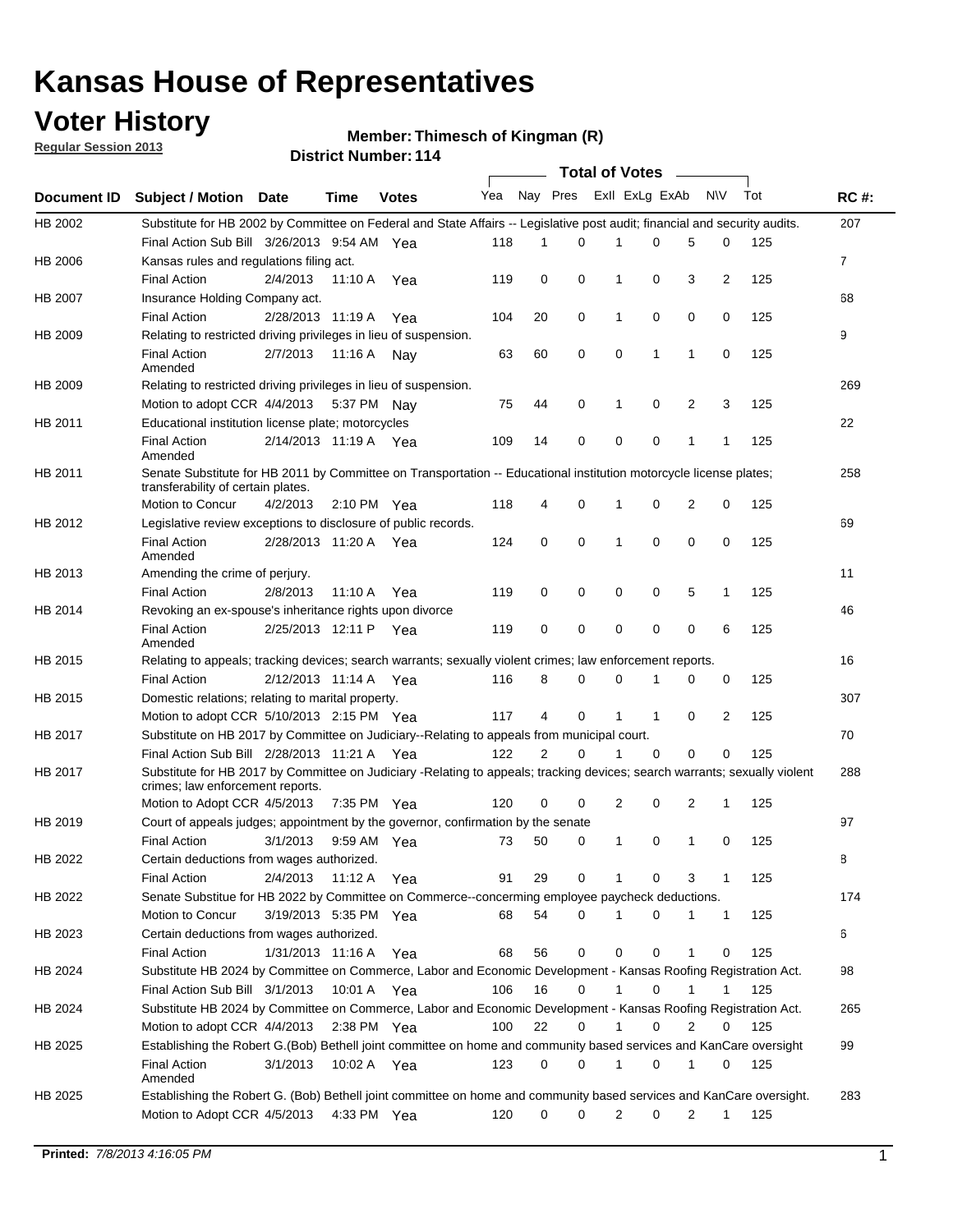## **Voter History**

**Regular Session 2013**

#### **Member: Thimesch of Kingman (R)**

|                    |                                                                                                                                                                                                                                                        |                       |             |              |     |             | <b>Total of Votes</b> |             |                |   |           |     |             |
|--------------------|--------------------------------------------------------------------------------------------------------------------------------------------------------------------------------------------------------------------------------------------------------|-----------------------|-------------|--------------|-----|-------------|-----------------------|-------------|----------------|---|-----------|-----|-------------|
| <b>Document ID</b> | <b>Subject / Motion Date</b>                                                                                                                                                                                                                           |                       | Time        | <b>Votes</b> | Yea | Nay Pres    |                       |             | Exll ExLg ExAb |   | <b>NV</b> | Tot | <b>RC#:</b> |
| HB 2028            | Providing for venue in Shawnee County District Court in certain forfeiture proceedings                                                                                                                                                                 |                       |             |              |     |             |                       |             |                |   |           |     | 12          |
|                    | <b>Final Action</b><br>Amended                                                                                                                                                                                                                         | 2/8/2013              | 11:12 A Yea |              | 119 | 1           | $\Omega$              | $\mathbf 0$ | 0              | 5 | 0         | 125 |             |
| HB 2028            | Providing for venue in Shawnee County District Court in certain forfeiture proceedings                                                                                                                                                                 |                       |             |              |     |             |                       |             |                |   |           |     | 199         |
|                    | Motion to Concur                                                                                                                                                                                                                                       | 3/25/2013 9:36 AM Yea |             |              | 120 | 0           | 0                     | 2           | 0              | 2 | 1         | 125 |             |
| HB 2030            | Creating wounded warrior deer hunting permits for injured combat veterans.<br><b>Final Action</b>                                                                                                                                                      | 2/15/2013 11:16 A     |             | Yea          | 115 | 0           | 0                     | 2           | 2              | 3 | 3         | 125 | 25          |
| HB 2033            | Amended<br>Concerning the regulation of knives                                                                                                                                                                                                         |                       |             |              |     |             |                       |             |                |   |           |     | 143         |
|                    | <b>Final Action</b>                                                                                                                                                                                                                                    | 3/7/2013              | 12:12 P     | Yea          | 93  | 28          | 0                     | 1           | 0              | 3 | 0         | 125 |             |
| HB 2033            | Concerning the regulation of knives.                                                                                                                                                                                                                   |                       |             |              |     |             |                       |             |                |   |           |     | 270         |
|                    | Motion to adopt CCR 4/4/2013                                                                                                                                                                                                                           |                       | 5:43 PM Yea |              | 95  | 26          | 0                     |             | 0              | 3 | 0         | 125 |             |
| HB 2034            | Human trafficking; crimes of commercial sexual exploitation of a child, selling sexual relations, promoting the sale of sexual<br>relations and buying sexual relations; children in need of care; staff secure faciliies.                             |                       |             |              |     |             |                       |             |                |   |           |     | 17          |
|                    | <b>Final Action</b><br>Amended                                                                                                                                                                                                                         | 2/12/2013 11:16 A Yea |             |              | 124 | $\Omega$    | 0                     | 0           | 1              | 0 | 0         | 125 |             |
| HB 2034            | S Sub for HB 2034 by Committee on Judiciary - Human trafficking; crimes of commercial sexual exploitation of a child, selling<br>sexual relations, promoting the sale of sexual relations and buying sexual relations; children in need of care; staff |                       |             |              |     |             |                       |             |                |   |           |     | 282         |
|                    | Motion to Adopt CCR 4/5/2013 4:18 PM Yea                                                                                                                                                                                                               |                       |             |              | 120 | $\Omega$    | 0                     | 2           | 0              | 2 | 1         | 125 |             |
| HB 2035            | Cities; experience requirements for plumbers, electricians and certain mechanical contractors.                                                                                                                                                         |                       |             |              |     |             |                       |             |                |   |           |     | 29          |
|                    | <b>Final Action</b>                                                                                                                                                                                                                                    | 2/18/2013 11:16 A     |             | Yea          | 117 | 2           | 0                     | 2           | 0              | 4 | 0         | 125 |             |
| HB 2037            | Public property; religious displays; other displays.                                                                                                                                                                                                   |                       |             |              |     |             |                       |             |                |   |           |     | 176         |
|                    | <b>Final Action</b>                                                                                                                                                                                                                                    | 3/20/2013 10:27 A     |             | Yea          | 120 | 3           | 0                     | 1           | 0              | 1 | 0         | 125 |             |
| HB 2041            | Criminal history record information; definition; municipal court reporting; district court reporting.                                                                                                                                                  |                       |             |              |     |             |                       |             |                |   |           |     | 19          |
|                    | <b>Final Action</b>                                                                                                                                                                                                                                    | 2/13/2013 11:23 A     |             | Yea          | 119 | 3           | 0                     | 0           | 0              | 3 | 0         | 125 |             |
| HB 2042            | Appraisal of property for taxation purposes; appeals; changes.                                                                                                                                                                                         |                       |             |              |     |             |                       |             |                |   |           |     | 158         |
|                    | <b>Final Action</b><br>Amended                                                                                                                                                                                                                         | 3/18/2013 11:19 A     |             | Yea          | 109 | 12          | 0                     | 2           | 0              | 2 | 0         | 125 |             |
| HB 2043            | Aggravated battery; driving under the influence.                                                                                                                                                                                                       |                       |             |              |     |             |                       |             |                |   |           |     | 100         |
|                    | <b>Final Action</b><br>Amended                                                                                                                                                                                                                         | 3/1/2013              | 10:03 A Yea |              | 123 | $\mathbf 0$ | 0                     | 1           | 0              |   | 0         | 125 |             |
| HB 2043            | Senate Substitute for HB 2043 by Committee on Judiciary - Attorney general; duties and responsibilities; notice of intent to<br>seek the death penalty.                                                                                                |                       |             |              |     |             |                       |             |                |   |           |     | 271         |
|                    | Motion to adopt CCR 4/4/2013                                                                                                                                                                                                                           |                       | 5:48 PM Yea |              | 121 | 0           | 0                     |             | 0              | 3 | 0         | 125 |             |
| HB 2044            | Increasing the penalty for a person who distributes a controlled substance that causes great bodily harm or death.                                                                                                                                     |                       |             |              |     |             |                       |             |                |   |           |     | 101         |
|                    | <b>Final Action</b><br>Amended                                                                                                                                                                                                                         | 3/1/2013              | 10:05 A     | Yea          | 112 | 11          | 0                     |             | 0              |   | 0         | 125 |             |
| HB 2047            | Requiring certain municipalities to vote to increase property tax revenues over previous year when such increase exceeds<br>inflation; publication.                                                                                                    |                       |             |              |     |             |                       |             |                |   |           |     | 186         |
|                    | <b>Final Action</b><br>Amended                                                                                                                                                                                                                         | 3/21/2013 11:29 A Yea |             |              | 68  | 53          | 0                     |             | 0              | 3 | 0         | 125 |             |
| HB 2049            | Kansas department of agriculture; increasing certain fees and eliminating sunsets on various program fees.                                                                                                                                             |                       |             |              |     |             |                       |             |                |   |           |     | 59          |
|                    | Final Action<br>Amended                                                                                                                                                                                                                                | 2/27/2013 12:23 P Yea |             |              | 77  | 46          | 0                     | 1           | 0              | 1 | 0         | 125 |             |
| HB 2049            | Kansas department of agriculture; increasing certain fees; concerning sunsets on various program fees.                                                                                                                                                 |                       |             |              |     |             |                       |             |                |   |           |     | 324         |
|                    | Motion to adopt CCR 6/2/2013                                                                                                                                                                                                                           |                       | 12:28 A     | Yea          | 45  | 64          | 0                     | 1           | 0              | 6 | 9         | 125 |             |
| HB 2050            | Agriculture; agricultural chemical registration; pesticide business liablity insurance; repeal of the Kansas agricultural liming<br>materials act.                                                                                                     |                       |             |              |     |             |                       |             |                |   |           |     | 60          |
|                    | <b>Final Action</b><br>Amended                                                                                                                                                                                                                         | 2/27/2013 12:25 P     |             | Yea          | 103 | 20          | 0                     | 1           | 0              | 1 | 0         | 125 |             |
| HB 2051            | Substitute for HB 2051 by Committee on Agriculture and Natural Resources--Amending provisions relating to dams,<br>obstructions, sstreams and water flex accounts and transfer permits.                                                                |                       |             |              |     |             |                       |             |                |   |           |     | 50          |
|                    | Final Action Sub Bill 2/26/2013 2:12 PM Yea                                                                                                                                                                                                            |                       |             |              | 117 | 2           | 0                     | 0           | 0              | 0 | 6         | 125 |             |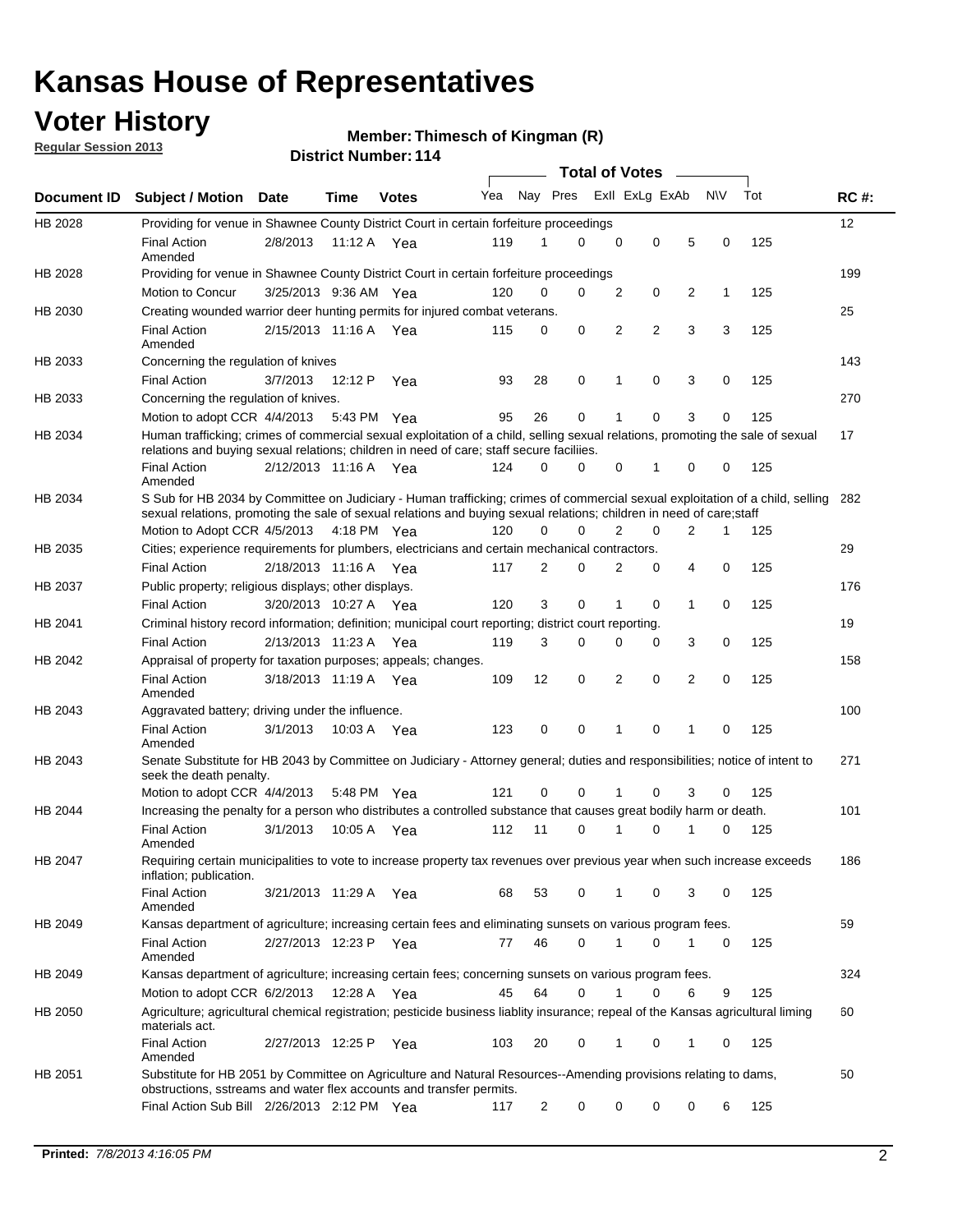## **Voter History**

**Member: Thimesch of Kingman (R)** 

**Regular Session 2013**

|             |                                                                                                                                                                                                                                          |                       |         |              |     |              |                               | <b>Total of Votes</b> |                |                |                |                |     |             |
|-------------|------------------------------------------------------------------------------------------------------------------------------------------------------------------------------------------------------------------------------------------|-----------------------|---------|--------------|-----|--------------|-------------------------------|-----------------------|----------------|----------------|----------------|----------------|-----|-------------|
| Document ID | <b>Subject / Motion Date</b>                                                                                                                                                                                                             |                       | Time    | <b>Votes</b> | Yea |              | Nay Pres ExII ExLg ExAb       |                       |                |                |                | N\V            | Tot | <b>RC#:</b> |
| HB 2052     | Discharging a firearm inside or into a city; unlawful acts; exceptions.                                                                                                                                                                  |                       |         |              |     |              |                               |                       |                |                |                |                |     | 155         |
|             | <b>Final Action</b><br>Amended                                                                                                                                                                                                           | 3/14/2013 11:20 A Yea |         |              | 121 |              | $\overline{2}$<br>$\mathbf 0$ |                       | $\Omega$       | 0              | 2              | 0              | 125 |             |
| HB 2052     | Senate Substitute for HB 2052 by Committee on Federal and State Affairs - Concerning firearms; personal and family<br>protection act; concealed handguns in public building; other changes; unlawful discharge of a firearm inside city. |                       |         |              |     |              |                               |                       |                |                |                |                |     | 300         |
|             | Motion to Adopt CCR 4/5/2013 10:24 P Yea                                                                                                                                                                                                 |                       |         |              | 104 | 16           | $\Omega$                      |                       | 2              | 0              | 2              | $\mathbf 1$    | 125 |             |
| HB 2055     | Personal and Familly Protection Act; public buildings; adequate security.                                                                                                                                                                |                       |         |              |     |              |                               |                       |                |                |                |                |     | 156         |
|             | <b>Final Action</b><br>Amended                                                                                                                                                                                                           | 3/14/2013 11:26 A Yea |         |              | 84  | 38           | 0                             |                       | 0              | $\mathbf 0$    | 2              | $\mathbf{1}$   | 125 |             |
| HB 2057     | Concerning property taxation; relating to county appraisers; appointing interim appraiser.                                                                                                                                               |                       |         |              |     |              |                               |                       |                |                |                |                |     | 208         |
|             | <b>Final Action</b>                                                                                                                                                                                                                      | 3/26/2013 9:55 AM Yea |         |              | 119 | 0            | 0                             |                       | $\mathbf{1}$   | 0              | 5              | 0              | 125 |             |
| HB 2058     | Taxation of helium and certain other gases under mineral severance tax, and prohibition of certain refunds related thereto.                                                                                                              |                       |         |              |     |              |                               |                       |                |                |                |                |     | 159         |
|             | <b>Final Action</b>                                                                                                                                                                                                                      | 3/18/2013 11:21 A Yea |         |              | 119 | 2            | 0                             |                       | 2              | $\Omega$       | $\overline{2}$ | $\Omega$       | 125 |             |
| HB 2059     | Income tax deductions and modifications and severance tax exemptions; basis of partner's interest and shareholder's stock;<br>statutory clarification.                                                                                   |                       |         |              |     |              |                               |                       |                |                |                |                |     | 14          |
|             | <b>Final Action</b><br>Amended                                                                                                                                                                                                           | 2/11/2013 11:42 A Yea |         |              | 122 | 2            | 0                             |                       | 0              | 0              | 1              | 0              | 125 |             |
| HB 2059     | Income tax deductions and modifications and severance tax exemptions; basis of partner's interest and shareholder's stock;<br>statutory clarification.                                                                                   |                       |         |              |     |              |                               |                       |                |                |                |                |     | 293         |
|             | Motion to Concur                                                                                                                                                                                                                         | 4/5/2013              |         | 8:14 PM Nav  | 0   | 120          | 0                             |                       | 2              | 0              | 2              | 1              | 125 |             |
| HB 2059     | Income tax rates, deductions and credits; rural opportunity zones; sales tax rates and distribution of revenue; severance tax;<br>and property tax exemptions for IRB property and property damaged by natural disaster.                 |                       |         |              |     |              |                               |                       |                |                |                |                |     | 322         |
|             | Motion to adopt CCR 6/2/2013                                                                                                                                                                                                             |                       |         | 12:11 A Yea  | 69  | 45           | 0                             |                       | 1              | 0              | 6              | 4              | 125 |             |
| HB 2060     | Prohibiting certain confined persons from receiving food sales tax refunds and homestead property tax refunds.                                                                                                                           |                       |         |              |     |              |                               |                       |                |                |                |                |     | 10          |
|             | <b>Final Action</b><br>Amended                                                                                                                                                                                                           | 2/7/2013              | 11:18 A | Yea          | 123 | 0            | $\Omega$                      |                       | 0              | 1              | 1              | 0              | 125 |             |
| HB 2065     | Creating the crime of home improvement fraud.                                                                                                                                                                                            |                       |         |              |     |              |                               |                       |                |                |                |                |     | 20          |
|             | <b>Final Action</b><br>Amended                                                                                                                                                                                                           | 2/13/2013 11:26 A Yea |         |              | 106 | 16           | $\mathbf 0$                   |                       | 0              | 0              | 3              | 0              | 125 |             |
| HB 2066     | Physical therapists; evaluation and treatment of patients.                                                                                                                                                                               |                       |         |              |     |              |                               |                       |                |                |                |                |     | 26          |
|             | <b>Final Action</b><br>Amended                                                                                                                                                                                                           | 2/15/2013 11:18 A Nay |         |              | 98  | 16           | $\mathbf 0$                   |                       | $\overline{2}$ | $\overline{2}$ | 3              | 4              | 125 |             |
| HB 2067     | Board of nursing; assistant attorneys general.                                                                                                                                                                                           |                       |         |              |     |              |                               |                       |                |                |                |                |     | 15          |
|             | <b>Final Action</b>                                                                                                                                                                                                                      | 2/11/2013 11:44 A Yea |         |              | 123 | 1            | $\mathbf 0$                   |                       | 0              | 0              | 1              | 0              | 125 |             |
| HB 2069     | Public policy; certain city ordinances and county resolutions declared void.                                                                                                                                                             |                       |         |              |     |              |                               |                       |                |                |                |                |     | 102         |
|             | <b>Final Action</b><br>Amended                                                                                                                                                                                                           | 3/1/2013              | 10:06 A | Yea          | 92  | 31           | $\mathbf 0$                   |                       | 1              | $\Omega$       | 1              | $\mathbf 0$    | 125 |             |
| HB 2069     | Public policy; certain city ordinances and county resolutions declared void.                                                                                                                                                             |                       |         |              |     |              |                               |                       |                |                |                |                |     | 292         |
|             | Motion to Concur                                                                                                                                                                                                                         | 4/5/2013              |         | 8:04 PM Yea  | 88  | 32           | 0                             |                       | $\overline{2}$ | 0              | 2              | 1              | 125 |             |
| HB 2070     | Appearance bond conditions; surety and bounty hunter regulation.                                                                                                                                                                         |                       |         |              |     |              |                               |                       |                |                |                |                |     | 103         |
|             | <b>Final Action</b><br>Amended                                                                                                                                                                                                           | 3/1/2013              |         | 10:08 A Yea  | 122 | $\mathbf{1}$ | $\mathbf 0$                   |                       | $\mathbf{1}$   | 0              | 1              | 0              | 125 |             |
| HB 2074     | Cities and counties; solid waste disposal areas; restrictions.                                                                                                                                                                           |                       |         |              |     |              |                               |                       |                |                |                |                |     | 139         |
|             | <b>Emergency Final</b><br><b>Action Amend</b>                                                                                                                                                                                            | 3/1/2013              |         | 1:11 PM Yea  | 102 | 19           | 0                             |                       | $\mathbf{1}$   | 0              | $\mathbf{1}$   | $\overline{2}$ | 125 |             |
| HB 2075     | Cities; qualifications and rehabilitation of abandoned property.                                                                                                                                                                         |                       |         |              |     |              |                               |                       |                |                |                |                |     | 61          |
|             | <b>Final Action</b><br>Amended                                                                                                                                                                                                           | 2/27/2013 12:27 P Yea |         |              | 72  | 51           | 0                             |                       | 1              | 0              | 1              | 0              | 125 |             |
| HB 2077     | Granting professional licenses to military service members.<br><b>Final Action</b><br>Amended                                                                                                                                            | 2/26/2013 2:13 PM Yea |         |              | 119 | $\mathbf 0$  | 0                             |                       | $\overline{2}$ | 0              | $\overline{2}$ | 2              | 125 | 51          |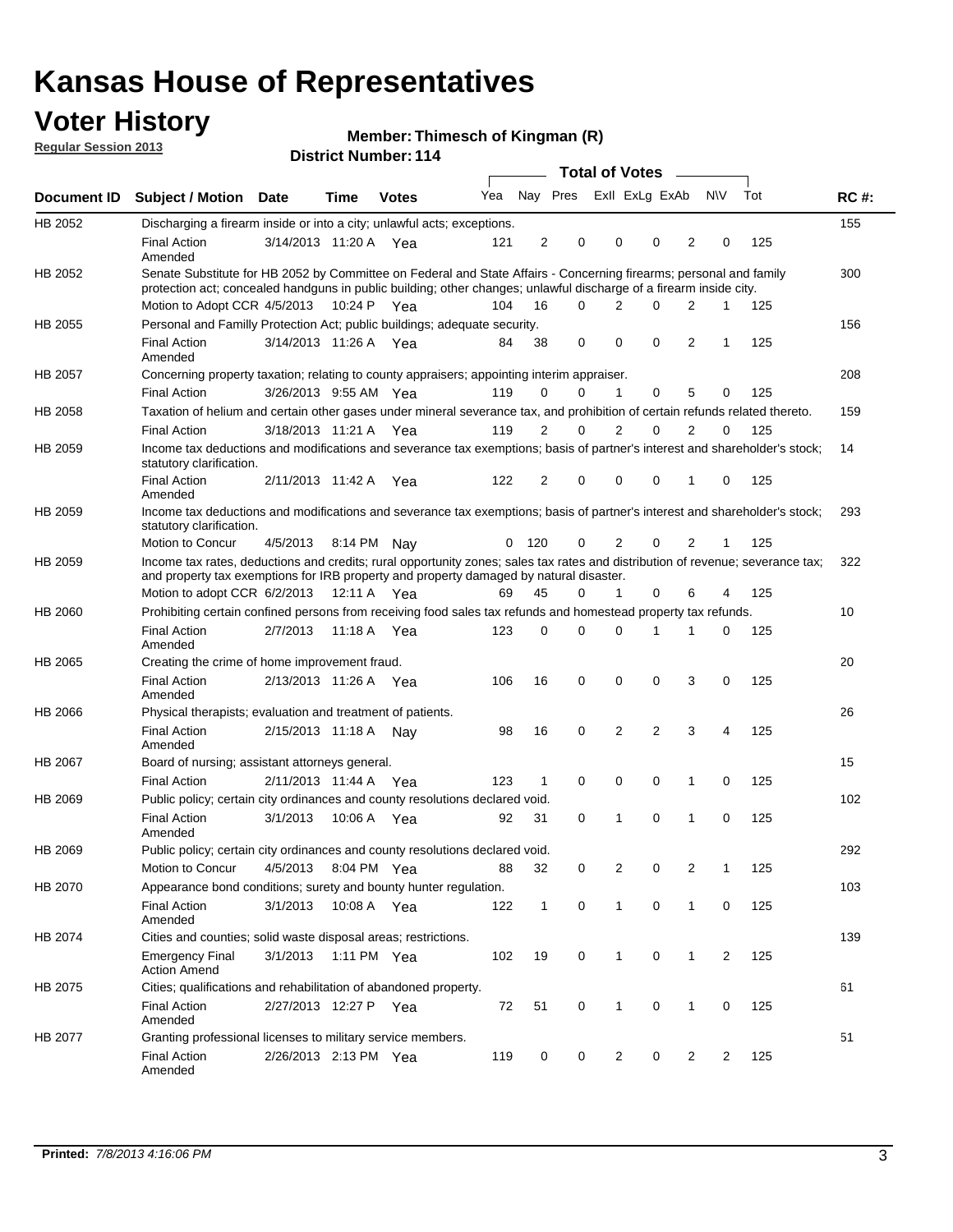## **Voter History**

**Member: Thimesch of Kingman (R)** 

**Regular Session 2013**

|                |                                                                                                                                                                                                       |                       |                | רו ו וסטווווטרו וטוש |                             |                |             | <b>Total of Votes</b> |   | $\sim$         |                |     |             |
|----------------|-------------------------------------------------------------------------------------------------------------------------------------------------------------------------------------------------------|-----------------------|----------------|----------------------|-----------------------------|----------------|-------------|-----------------------|---|----------------|----------------|-----|-------------|
| Document ID    | <b>Subject / Motion Date</b>                                                                                                                                                                          |                       | <b>Time</b>    | <b>Votes</b>         | Yea Nay Pres ExII ExLg ExAb |                |             |                       |   |                | <b>NV</b>      | Tot | <b>RC#:</b> |
| <b>HB 2078</b> | Authorizing certain licensing boards to accept education, training or experience completed in the military towards licensure in<br>this state.                                                        |                       |                |                      |                             |                |             |                       |   |                |                |     | 52          |
|                | <b>Final Action</b><br>Amended                                                                                                                                                                        | 2/26/2013 2:14 PM Yea |                |                      | 119                         | 0              | 0           | 2                     | 0 | 2              | 2              | 125 |             |
| HB 2078        | Authorizing certain licensing boards to accept education, training or experience of military service members towards obtaining 275<br>licensure in this state.                                        |                       |                |                      |                             |                |             |                       |   |                |                |     |             |
|                | Motion to adopt CCR 4/5/2013                                                                                                                                                                          |                       | 11:42 A $FxAb$ |                      | 120                         | 0              | 0           | $\overline{2}$        | 0 | 3              | 0              | 125 |             |
| HB 2081        | Forfeiture of property related to violations of certain criminal acts.                                                                                                                                |                       |                |                      |                             |                |             |                       |   |                |                |     | 18          |
|                | <b>Final Action</b><br>Amended                                                                                                                                                                        | 2/12/2013 11:17 A Yea |                |                      | 124                         | 0              | $\mathbf 0$ | $\Omega$              | 1 | 0              | $\mathbf 0$    | 125 |             |
| HB 2081        | Forfeiture of property related to violations of certain criminal acts.                                                                                                                                |                       |                |                      |                             |                |             |                       |   |                |                |     | 306         |
|                | Motion to adopt CCR 5/10/2013 10:38 A                                                                                                                                                                 |                       |                | Yea                  | 121                         | 0              | 0           | 1                     | 1 | 2              | 0              | 125 |             |
| HB 2083        | Public employees relations boards; assessment of certain costs.                                                                                                                                       |                       |                |                      |                             |                |             |                       |   |                |                |     | 104         |
|                | <b>Final Action</b><br>Amended                                                                                                                                                                        | 3/1/2013              | 10:09 A        | Yea                  | 87                          | 36             | 0           | 1                     | 0 | $\mathbf 1$    | $\mathbf 0$    | 125 |             |
| HB 2084        | Tax credits for community services contributions; youth apprenticeship and entrepreneurship.                                                                                                          |                       |                |                      |                             |                |             |                       |   |                |                |     | 105         |
|                | <b>Final Action</b><br>Amended                                                                                                                                                                        | 3/1/2013              | 10:11 A        | Yea                  | 120                         | 3              | 0           | 1                     | 0 | $\mathbf{1}$   | 0              | 125 |             |
| HB 2084        | Tax credits for community services contributions; youth apprenticeship and entrepreneurship.                                                                                                          |                       |                |                      |                             |                |             |                       |   |                |                |     | 316         |
|                | Sub Motion to Concur 5/24/2013 9:33 AM Nav                                                                                                                                                            |                       |                |                      |                             | 5 109          | 0           |                       | 0 | 9              | 1              | 125 |             |
| HB 2086        | Eligible infrastructure costs for tax increment financing and community improvement districts; bond repayment tax revenue<br>pledge requirements.                                                     |                       |                |                      |                             |                |             |                       |   |                |                |     | 160         |
|                | <b>Final Action</b>                                                                                                                                                                                   | 3/18/2013 11:24 A     |                | Yea                  | 61                          | 60             | 0           | $\overline{2}$        | 0 | $\overline{2}$ | 0              | 125 |             |
| HB 2086        | Eligible infrastructure costs for tax increment financing and community improvement districts; bond repayment tax revenue<br>pledge requirements.                                                     |                       |                |                      |                             |                |             |                       |   |                |                |     | 173         |
|                | <b>Final Action</b>                                                                                                                                                                                   | 3/19/2013 5:25 PM Yea |                |                      | 81                          | 41             | 0           | 1                     | 0 | 1              | $\mathbf{1}$   | 125 |             |
| HB 2091        | Publication of delinguent personal property tax statements.                                                                                                                                           |                       |                |                      |                             |                |             |                       |   |                |                |     | 161         |
|                | <b>Final Action</b><br>Amended                                                                                                                                                                        | 3/18/2013 11:25 A     |                | Yea                  | 81                          | 40             | 0           | 2                     | 0 | $\overline{2}$ | 0              | 125 |             |
| HB 2093        | Amending the crime of identity theft.                                                                                                                                                                 |                       |                |                      |                             |                |             |                       |   |                |                |     | 106         |
|                | <b>Final Action</b><br>Amended                                                                                                                                                                        | 3/1/2013              | 10:12 A        | Yea                  | 123                         | 0              | 0           | 1                     | 0 | 1              | $\Omega$       | 125 |             |
| HB 2093        | Senate Substitute for HB 2093 by Committee on Judiciary - Identity theft and identity fraud; unlawful acts concerning<br>computers; DNA testing and exculpatory evidence; murder in the first degree. |                       |                |                      |                             |                |             |                       |   |                |                |     | 289         |
|                | Motion to Adopt CCR 4/5/2013 7:49 PM Yea                                                                                                                                                              |                       |                |                      | 118                         | $\overline{2}$ | 0           | 2                     | 0 | 2              | 1              | 125 |             |
| HB 2094        | Student electronic privacy at public and private postsecondary educational institutions.                                                                                                              |                       |                |                      |                             |                |             |                       |   |                |                |     | 164         |
|                | <b>Final Action</b><br>Amended                                                                                                                                                                        | 3/19/2013 10:33 A     |                | Yea                  | 123                         | 0              | 0           | 1                     | 0 | 1              | 0              | 125 |             |
| HB 2096        | Local governmental entities and investment of public moneys.<br><b>Final Action</b>                                                                                                                   | 2/14/2013 11:21 A Yea |                |                      | 123                         | 0              | 0           | 0                     | 0 | 1              | 1              | 125 | 23          |
| HB 2099        | Insurance- updating certain statutory references.                                                                                                                                                     |                       |                |                      |                             |                |             |                       |   |                |                |     | 71          |
|                | <b>Final Action</b><br>Amended                                                                                                                                                                        | 2/28/2013 11:23 A     |                | Yea                  | 124                         | 0              | $\mathbf 0$ | 1                     | 0 | 0              | 0              | 125 |             |
| HB 2101        | Interstate transmission siting compact.                                                                                                                                                               |                       |                |                      |                             |                |             |                       |   |                |                |     | 209         |
|                | <b>Final Action</b><br>Amended                                                                                                                                                                        | 3/26/2013 9:56 AM Yea |                |                      | 118                         | $\mathbf{1}$   | 0           | 1                     | 0 | 5              | 0              | 125 |             |
| HB 2105        | Substitute HB 2105 by Committee on Commerce, Labor and Economic Development - Employment security law.                                                                                                |                       |                |                      |                             |                |             |                       |   |                |                |     | 107         |
|                | Final Action Sub Bill 3/1/2013                                                                                                                                                                        |                       | 10:13 A Yea    |                      | 88                          | 35             | 0           |                       | 0 | 1              | 0              | 125 |             |
| HB 2105        | Substitute HB 2105 by Committee on Commerce, Labor and Economic Development - Employment security law.                                                                                                |                       |                |                      |                             |                |             |                       |   |                |                |     | 298         |
|                | Motion to adopt CCR 4/5/2013                                                                                                                                                                          |                       | 9:46 PM Yea    |                      | 89                          | 31             | 0           | 2                     | 0 | 2              | 1              | 125 |             |
| HB 2106        | Portable electronics insurance act.                                                                                                                                                                   |                       |                |                      |                             |                |             |                       |   |                |                |     | 133         |
|                | <b>Emergency Final</b><br>Action                                                                                                                                                                      | 3/1/2013              | 1:03 PM $Yea$  |                      | 117                         | 4              | 0           | $\mathbf{1}$          | 0 | 1              | $\overline{2}$ | 125 |             |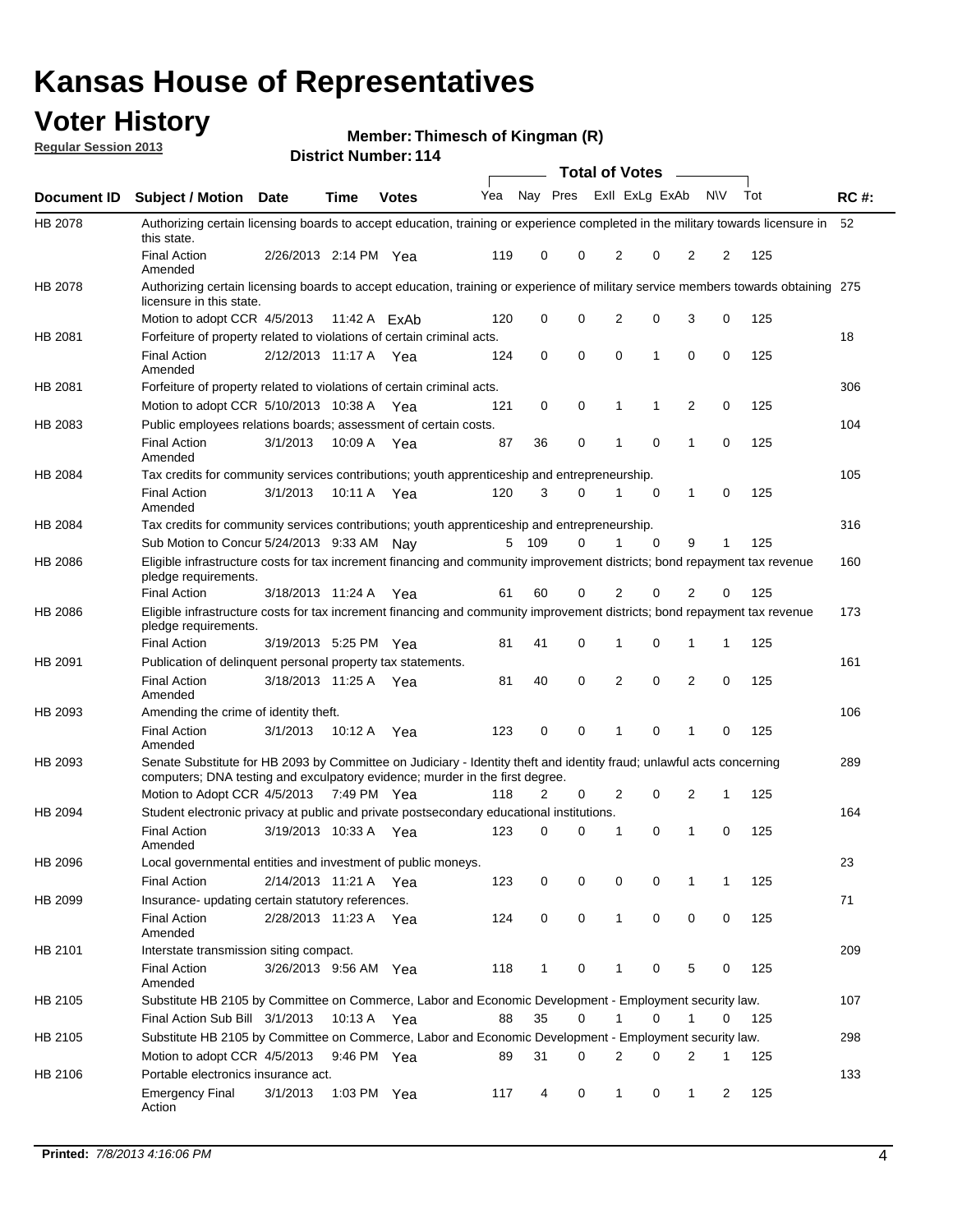## **Voter History**

**Member: Thimesch of Kingman (R)** 

**Regular Session 2013**

|             |                                                                                                                                                                                                                                                                      |                       |                       |              |     |                | <b>Total of Votes</b> |                |             | $\overline{\phantom{0}}$ |                         |     |             |
|-------------|----------------------------------------------------------------------------------------------------------------------------------------------------------------------------------------------------------------------------------------------------------------------|-----------------------|-----------------------|--------------|-----|----------------|-----------------------|----------------|-------------|--------------------------|-------------------------|-----|-------------|
| Document ID | <b>Subject / Motion Date</b>                                                                                                                                                                                                                                         |                       | Time                  | <b>Votes</b> | Yea | Nay Pres       |                       | Exll ExLg ExAb |             |                          | <b>NV</b>               | Tot | <b>RC#:</b> |
| HB 2107     | Insurance; enacting the electronic notice and document act.                                                                                                                                                                                                          |                       |                       |              |     |                |                       |                |             |                          |                         |     | 134         |
|             | <b>Emergency Final</b><br><b>Action Amend</b>                                                                                                                                                                                                                        | 3/1/2013              | 1:04 PM Yea           |              | 121 | 0              | 0                     | 1              | 0           | 1                        | 2                       | 125 |             |
| HB 2107     | Insurance; enacting the electronic notice and document act, return of premiums separate from the notice of adverse<br>underwriting decision, statutory updates, uninsurable health plan increase in lifetime limit, mandate lite, certain company<br>dividend plans. |                       |                       |              |     |                |                       |                |             |                          |                         |     | 281         |
|             | Motion to Adopt CCR 4/5/2013                                                                                                                                                                                                                                         |                       |                       | 4:06 PM ExAb | 69  | 50             | 0                     | 2              | 0           | 3                        | 1                       | 125 |             |
| HB 2109     | School finance; military pupil count.                                                                                                                                                                                                                                |                       |                       |              |     |                |                       |                |             |                          |                         |     | 108         |
|             | <b>Final Action</b>                                                                                                                                                                                                                                                  | 3/1/2013              | 10:15 A               | Nay          | 104 | 19             | 0                     | 1              | 0           | $\mathbf{1}$             | 0                       | 125 |             |
| HB 2109     | Enacting the Kansas children's protection act.                                                                                                                                                                                                                       |                       |                       |              |     |                |                       |                |             |                          |                         |     | 277         |
|             | Motion to Adopt CCR 4/5/2013                                                                                                                                                                                                                                         |                       | 12:31 P ExAb          |              | 116 | $\overline{2}$ | 0                     | 2              | 0           | 3                        | $\overline{2}$          | 125 |             |
| HB 2112     | Campaign finance; transfer of campaign money to another candidacy.                                                                                                                                                                                                   |                       |                       |              |     |                |                       |                |             |                          |                         |     | 72          |
|             | <b>Final Action</b><br>Amended                                                                                                                                                                                                                                       |                       | 2/28/2013 11:25 A Yea |              | 95  | 29             | 0                     | 1              | 0           | 0                        | 0                       | 125 |             |
| HB 2114     | Debt setoff; collection assistance fee.                                                                                                                                                                                                                              |                       |                       |              |     |                |                       |                |             |                          |                         |     | 21          |
|             | <b>Final Action</b>                                                                                                                                                                                                                                                  | 2/13/2013 11:34 A     |                       | Nay          | 90  | 32             | 0                     | 0              | 0           | 3                        | 0                       | 125 |             |
| HB 2115     | Relating to the employment of retired judges and justices.                                                                                                                                                                                                           |                       |                       |              |     |                |                       |                |             |                          |                         |     | 73          |
|             | <b>Final Action</b>                                                                                                                                                                                                                                                  | 2/28/2013 11:27 A     |                       | Yea          | 124 | 0              | 0                     | 1              | 0           | 0                        | 0                       | 125 |             |
| HB 2115     | Courts; employment of retired judges and justices; court debt setoff.                                                                                                                                                                                                |                       |                       |              |     |                |                       |                |             |                          |                         |     | 309         |
|             | Motion to Adopt CCR 5/14/2013 2:14 PM Yea                                                                                                                                                                                                                            |                       |                       |              | 100 | 13             | 0                     | 1              | 0           | 9                        | 2                       | 125 |             |
| HB 2118     | Preservation of historic property; environs authority deleted.                                                                                                                                                                                                       |                       |                       |              |     |                |                       |                |             |                          |                         |     | 62          |
|             | <b>Final Action</b>                                                                                                                                                                                                                                                  |                       | 2/27/2013 12:30 P     | Yea          | 99  | 24             | 0                     | 1              | 0           | 1                        | 0                       | 125 |             |
| HB 2120     | Updating provisions relating to the Kansas bureau of investigations DNA database.                                                                                                                                                                                    |                       |                       |              |     |                |                       |                |             |                          |                         |     | 109         |
|             | <b>Final Action</b><br>Amended                                                                                                                                                                                                                                       | 3/1/2013              | 10:16 A               | Yea          | 121 | 2              | 0                     | 1              | 0           | 1                        | 0                       | 125 |             |
| HB 2120     | Updating provisions relating to DNA collection and DNA evidence; amending the definition of a bet for purposes of the Kansas 302<br>criminal code; sentencing for possession of a firearm during a drug felony<br>Motion to adopt CCR 5/9/2013 11:32 A Yea           |                       |                       |              | 74  | 49             | 0                     |                | 0           | 1                        | 0                       | 125 |             |
| HB 2122     | Real estate brokers and salespersons; licensing requirements; sales transaction requirements.                                                                                                                                                                        |                       |                       |              |     |                |                       |                |             |                          |                         |     | 37          |
|             |                                                                                                                                                                                                                                                                      |                       |                       |              | 121 | 1              | $\Omega$              |                | 0           | $\overline{2}$           | 0                       |     |             |
|             | <b>Final Action</b><br>Amended                                                                                                                                                                                                                                       | 2/20/2013 11:13 A Yea |                       |              |     |                |                       |                |             |                          |                         | 125 |             |
| HB 2125     | Increasing real estate broker's and salesperson's license fees.                                                                                                                                                                                                      |                       |                       |              |     |                |                       |                |             |                          |                         |     | 38          |
|             | <b>Final Action</b>                                                                                                                                                                                                                                                  | 2/20/2013 12:16 P     |                       | Nay          | 71  | 50             | 1                     | 0              | 0           | 0                        | 3                       | 125 |             |
| HB 2128     | Open records act; exceptions.<br><b>Final Action</b><br>Amended                                                                                                                                                                                                      | 2/28/2013 11:28 A     |                       | Yea          | 124 | 0              | 0                     | 1              | 0           | 0                        | 0                       | 125 | 74          |
| HB 2128     | Open records act; exceptions.                                                                                                                                                                                                                                        |                       |                       |              |     |                |                       |                |             |                          |                         |     | 259         |
|             | Motion to Concur                                                                                                                                                                                                                                                     | 4/3/2013              |                       | 10:29 A ExAb | 119 | 0              | 0                     | 1              | 0           | 3                        | $\overline{\mathbf{c}}$ | 125 |             |
| HB 2130     | Elections; petition circulators.                                                                                                                                                                                                                                     |                       |                       |              |     |                |                       |                |             |                          |                         |     | 30          |
|             | <b>Final Action</b>                                                                                                                                                                                                                                                  | 2/18/2013 11:17 A     |                       | Yea          | 118 | $\mathbf{1}$   | 0                     | $\overline{c}$ | 0           | 4                        | 0                       | 125 |             |
| HB 2135     | Property tax exemption; military housing.                                                                                                                                                                                                                            |                       |                       |              |     |                |                       |                |             |                          |                         |     | 162         |
|             | <b>Final Action</b>                                                                                                                                                                                                                                                  | 3/18/2013 11:27 A     |                       | Yea          | 117 | 4              | 0                     | $\overline{2}$ | 0           | 2                        | 0                       | 125 |             |
| HB 2138     | Repealing statutes related to oil and gas.                                                                                                                                                                                                                           |                       |                       |              |     |                |                       |                |             |                          |                         |     | 53          |
|             | Final Action<br>Amended                                                                                                                                                                                                                                              | 2/26/2013 2:16 PM Yea |                       |              | 119 | 0              | 0                     | $\overline{2}$ | $\mathbf 0$ | $\overline{2}$           | $\overline{2}$          | 125 |             |
| HB 2139     | Canceled warrants.                                                                                                                                                                                                                                                   |                       |                       |              |     |                |                       |                |             |                          |                         |     | 75          |
|             | <b>Final Action</b><br>Amended                                                                                                                                                                                                                                       |                       | 2/28/2013 11:30 A     | Yea          | 99  | 25             | 0                     | $\mathbf{1}$   | 0           | 0                        | 0                       | 125 |             |
| HB 2139     | Canceled warrants.                                                                                                                                                                                                                                                   |                       |                       |              |     |                |                       |                |             |                          |                         |     | 266         |
|             | Motion to Concur                                                                                                                                                                                                                                                     | 4/4/2013              | 2:40 PM               | Yea          | 114 | 8              | 0                     | 1              | 0           | 2                        | 0                       | 125 |             |
| HB 2140     | Repealing K.S.A. 72-60b03                                                                                                                                                                                                                                            |                       |                       |              |     |                |                       |                |             |                          |                         |     | 39          |
|             | <b>Final Action</b>                                                                                                                                                                                                                                                  |                       | 2/20/2013 12:17 P     | Yea          | 122 | 0              | 0                     | 0              | 0           | 0                        | 3                       | 125 |             |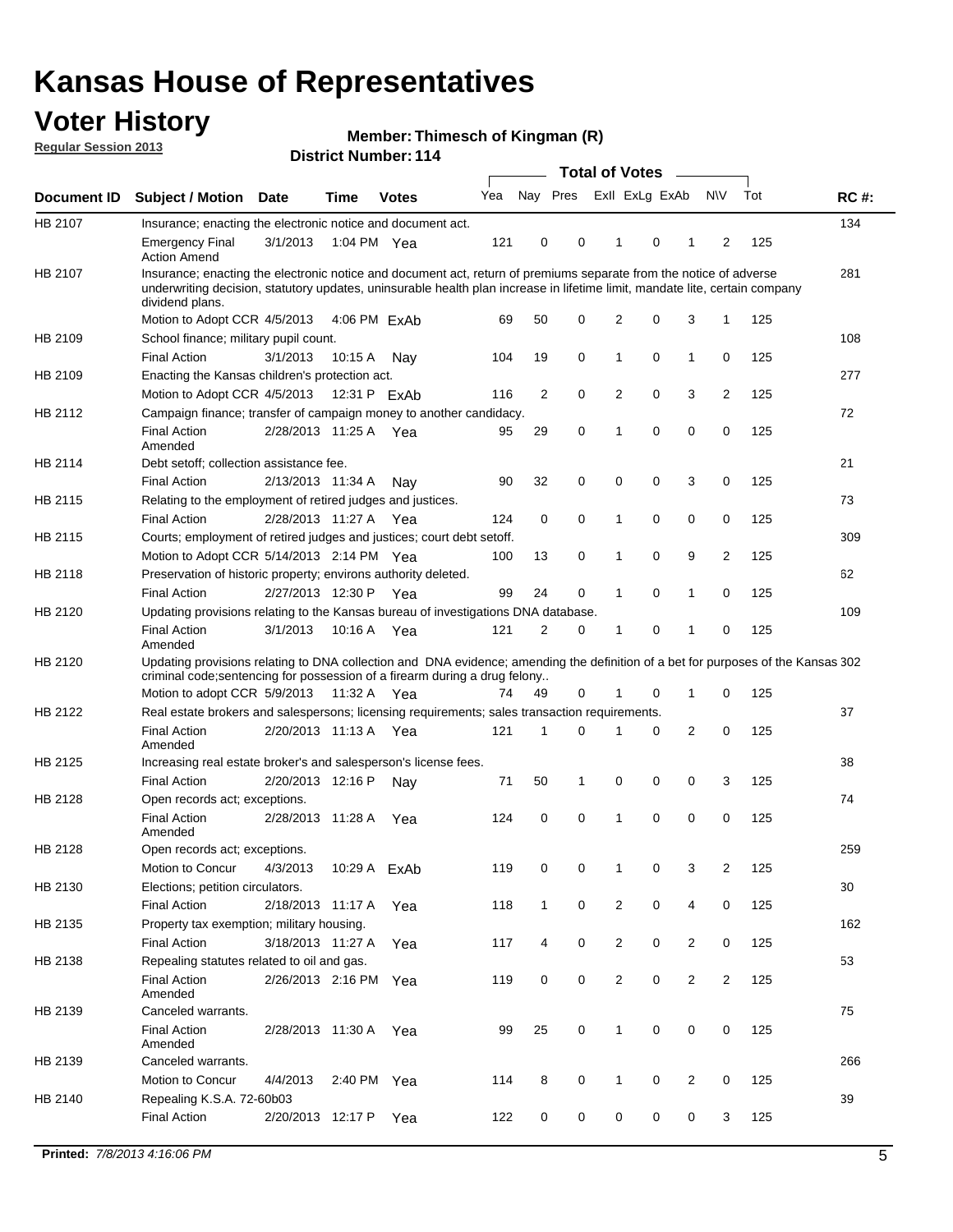## **Voter History**

**Member: Thimesch of Kingman (R)** 

**Regular Session 2013**

|             |                                                                                                                                              |          |                       |              |     |             | <b>Total of Votes</b>   |              |   | <b>Contract Contract</b> |           |     |             |
|-------------|----------------------------------------------------------------------------------------------------------------------------------------------|----------|-----------------------|--------------|-----|-------------|-------------------------|--------------|---|--------------------------|-----------|-----|-------------|
| Document ID | <b>Subject / Motion Date</b>                                                                                                                 |          | Time                  | <b>Votes</b> | Yea |             | Nay Pres ExII ExLg ExAb |              |   |                          | <b>NV</b> | Tot | <b>RC#:</b> |
| HB 2141     | Repealer; elections process for certain unified school districts.                                                                            |          |                       |              |     |             |                         |              |   |                          |           |     | 24          |
|             | <b>Final Action</b>                                                                                                                          |          | 2/14/2013 11:23 A Yea |              | 123 | 0           | 0                       | 0            | 0 | 1                        | 1         | 125 |             |
| HB 2142     | Certain educational statutes concerning USD land transfers and higher education loan and grant programs.                                     |          |                       |              |     |             |                         |              |   |                          |           |     | 40          |
|             | <b>Final Action</b>                                                                                                                          |          | 2/20/2013 12:19 P Yea |              | 122 | 0           | 0                       | $\Omega$     | 0 | $\Omega$                 | 3         | 125 |             |
| HB 2143     | Repealing outdated provisions relating to the purchase of certain real estate by the department of corrections.                              |          |                       |              |     |             |                         |              |   |                          |           |     | 34          |
|             | <b>Final Action</b>                                                                                                                          |          | 2/20/2013 11:09 A Yea |              | 122 | 0           | 0                       | 1            | 0 | $\overline{2}$           | 0         | 125 |             |
| HB 2144     | Repealing unnecessary statutes relating to juveniles.                                                                                        |          |                       |              |     |             |                         |              |   |                          |           |     | 76          |
|             | <b>Final Action</b>                                                                                                                          |          | 2/28/2013 11:32 A Yea |              | 124 | $\mathbf 0$ | 0                       | 1            | 0 | 0                        | 0         | 125 |             |
| HB 2145     | Repealing K.S.A. 75-5028; concerning the sale of real estate by the secretary of transportation.                                             |          |                       |              |     |             |                         |              |   |                          |           |     | 35          |
|             | <b>Final Action</b>                                                                                                                          |          | 2/20/2013 11:11 A Yea |              | 122 | 0           | 0                       | 1            | 0 | 2                        | 0         | 125 |             |
| HB 2146     | Repealing the cancer drug repository program K.S.A. 2012 Supp. 65-1664 through 65-1667 and amending K.S.A. 2012 Supp. 77<br>65-1636.         |          |                       |              |     |             |                         |              |   |                          |           |     |             |
|             | <b>Final Action</b>                                                                                                                          |          | 2/28/2013 11:33 A     | Yea          | 124 | 0           | 0                       | 1            | 0 | 0                        | 0         | 125 |             |
| HB 2147     | Repealer; use of metric system on certain road signs and markers, moving of heavy vehicles on bridges or culverts, interstate 94<br>bridges. |          |                       |              |     |             |                         |              |   |                          |           |     |             |
|             | <b>Final Action</b>                                                                                                                          | 3/1/2013 |                       | 9:52 AM Yea  | 123 | $\mathbf 0$ | 0                       |              | 0 | 1                        | 0         | 125 |             |
| HB 2148     | Repealers; postsecondary education scholarship provisions.                                                                                   |          |                       |              |     |             |                         |              |   |                          |           |     | 41          |
|             | <b>Final Action</b>                                                                                                                          |          | 2/20/2013 12:21 P     | Yea          | 106 | 16          | 0                       | $\mathbf 0$  | 0 | $\mathbf 0$              | 3         | 125 |             |
| HB 2149     | Repealers; postsecondary education student loans and tuition grants.                                                                         |          |                       |              |     |             |                         |              |   |                          |           |     | 42          |
|             | <b>Final Action</b>                                                                                                                          |          | 2/20/2013 12:22 P     | Yea          | 108 | 14          | 0                       | 0            | 0 | $\Omega$                 | 3         | 125 |             |
| HB 2149     | Repealing a \$500,000 transfer from highway patrol training center fund to the state general fund.                                           |          |                       |              |     |             |                         |              |   |                          |           |     | 314         |
|             | Motion to Concur                                                                                                                             |          | 5/23/2013 10:22 A Yea |              | 113 | 0           | 0                       |              | 0 | 8                        | 3         | 125 |             |
| HB 2150     | Repealers; workforce development loan program act.                                                                                           |          |                       |              |     |             |                         |              |   |                          |           |     | 78          |
|             | <b>Final Action</b>                                                                                                                          |          | 2/28/2013 11:34 A Yea |              | 94  | 30          | 0                       | 1            | 0 | 0                        | 0         | 125 |             |
| HB 2150     | Senate Substitute for HB 2150 by Committee on Commerce--Concerning the Kansas employment first oversight commission.                         |          |                       |              |     |             |                         |              |   |                          |           |     | 267         |
|             | Motion to Concur                                                                                                                             |          | 4/4/2013 2:44 PM Yea  |              | 110 | 12          | 0                       | 1            | 0 | 2                        | 0         | 125 |             |
| HB 2151     | Repealers; report on medically underserved areas of the state.                                                                               |          |                       |              |     |             |                         |              |   |                          |           |     | 63          |
|             | <b>Final Action</b>                                                                                                                          |          | 2/27/2013 12:31 P     | Yea          | 123 | 0           | 0                       | 1            | 0 | 1                        | 0         | 125 |             |
| HB 2152     | Repealer: uniform land sales practices act.                                                                                                  |          |                       |              |     |             |                         |              |   |                          |           |     | 36          |
|             | <b>Final Action</b>                                                                                                                          |          | 2/20/2013 11:12 A     | Yea          | 122 | 0           | 0                       | 1            | 0 | 2                        | 0         | 125 |             |
| HB 2153     | Unused medications act; dontating entities.                                                                                                  |          |                       |              |     |             |                         |              |   |                          |           |     | 64          |
|             | <b>Final Action</b><br>Amended                                                                                                               |          | 2/27/2013 12:33 P     | Yea          | 123 | 0           | 0                       | 1            | 0 | $\mathbf{1}$             | 0         | 125 |             |
| HB 2154     | Senate Substitute for HB 2154 by Committee on Public Health and Welfare--Cosmetology; relating to licensure and renewal of 31                |          |                       |              |     |             |                         |              |   |                          |           |     |             |
|             | persons, salons and clinics.<br><b>Final Action</b><br>Amended                                                                               |          | 2/18/2013 11:19 A     | Yea          | 119 | 0           | 0                       | 2            | 0 | 4                        | 0         | 125 |             |
| HB 2155     | Cosmetology; relating to licensure and renewal.                                                                                              |          |                       |              |     |             |                         |              |   |                          |           |     | 32          |
|             | <b>Final Action</b><br>Amended                                                                                                               |          | 2/18/2013 11:21 A Yea |              | 119 | 0           | 0                       | 2            | 0 |                          | 0         | 125 |             |
| HB 2156     | Repealers; school finance; area vocational school fund; local effort as applied to U.S.D. No. 450                                            |          |                       |              |     |             |                         |              |   |                          |           |     | 43          |
|             | <b>Final Action</b>                                                                                                                          |          | 2/20/2013 12:23 P     | Yea          | 122 | 0           | 0                       | 0            | 0 | 0                        | 3         | 125 |             |
| HB 2160     | Quality care assessment on skilled nursing care facilities.                                                                                  |          |                       |              |     |             |                         |              |   |                          |           |     | 144         |
|             | <b>Final Action</b>                                                                                                                          | 3/7/2013 |                       | 12:13 P Yea  | 100 | 21          | 0                       | 1            | 0 | 3                        | 0         | 125 |             |
| HB 2162     | Prohibition on use of state appropriated moneys to lobby relating to gun control at federal, state and local ogvernment level.               |          |                       |              |     |             |                         |              |   |                          |           |     | 79          |
|             | <b>Final Action</b><br>Amended                                                                                                               |          | 2/28/2013 11:36 A Yea |              | 120 | 4           | 0                       | 1            | 0 | 0                        | 0         | 125 |             |
| HB 2162     | Prohibition on use of state appropriated moneys to lobby at federal, state and local government levels relating to gun control.              |          |                       |              |     |             |                         |              |   |                          |           |     | 312         |
|             | Motion to adopt CCR 5/21/2013 2:52 PM Yea                                                                                                    |          |                       |              | 83  | 28          | 0                       |              | 0 | 13                       | 0         | 125 |             |
| HB 2163     | Relating to garnishment proceedings.                                                                                                         |          |                       |              |     |             |                         |              |   |                          |           |     | 80          |
|             | <b>Final Action</b>                                                                                                                          |          | 2/28/2013 11:37 A Yea |              | 124 | 0           | 0                       | $\mathbf{1}$ | 0 | 0                        | 0         | 125 |             |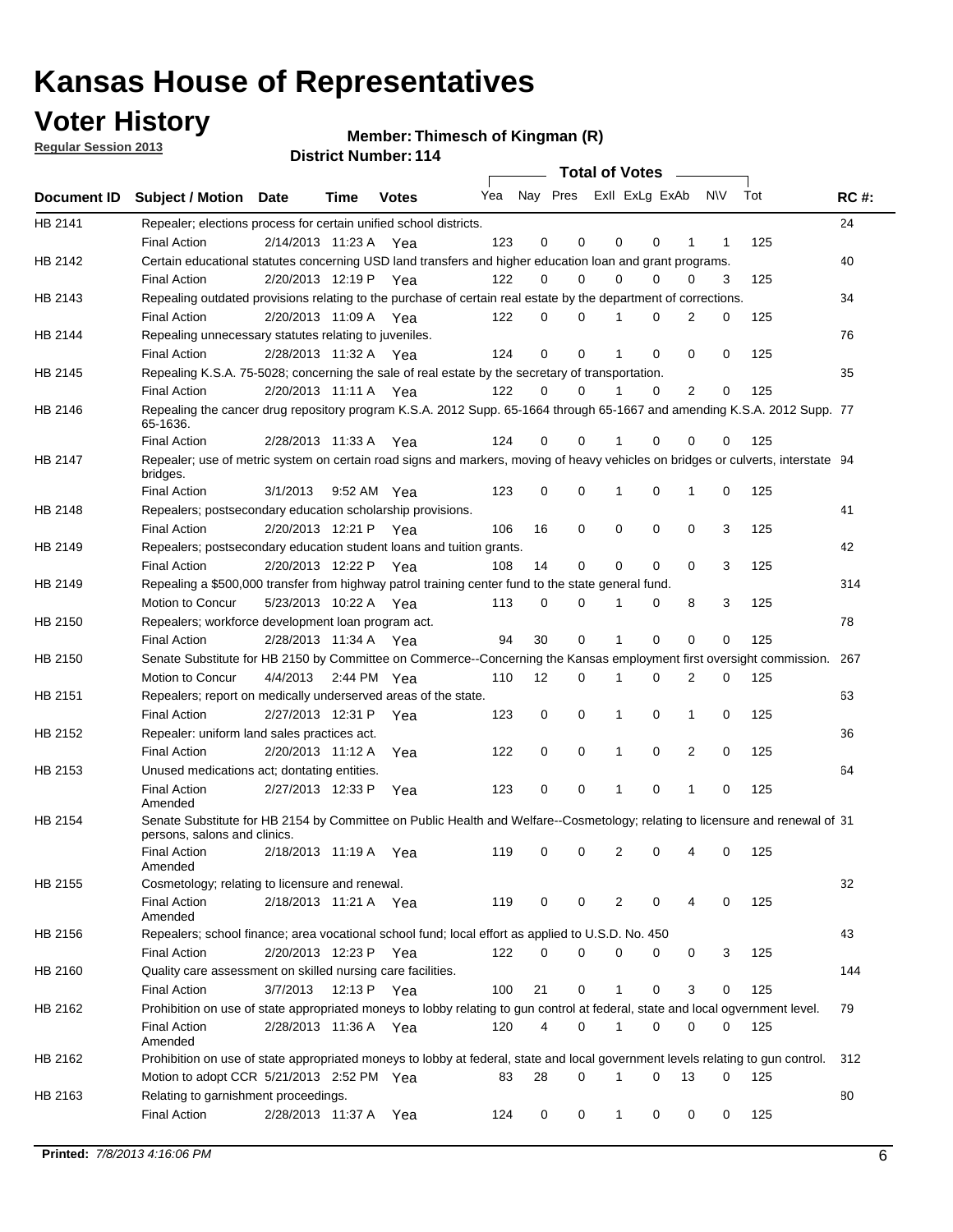## **Voter History**

**Regular Session 2013**

#### **Member: Thimesch of Kingman (R)**

|                    |                                                                                                                                                                                                                                    |                       |         | <b>DISTRICT NUMBER: 114</b> |     |              |          |                                         |          |              |                |     |             |
|--------------------|------------------------------------------------------------------------------------------------------------------------------------------------------------------------------------------------------------------------------------|-----------------------|---------|-----------------------------|-----|--------------|----------|-----------------------------------------|----------|--------------|----------------|-----|-------------|
| <b>Document ID</b> | <b>Subject / Motion</b>                                                                                                                                                                                                            | <b>Date</b>           | Time    | <b>Votes</b>                | Yea | Nay Pres     |          | <b>Total of Votes</b><br>Exll ExLg ExAb |          | $\sim$       | <b>NV</b>      | Tot | <b>RC#:</b> |
| HB 2164            | Relating to jurors; information disqualifying prospective juror from jury service.                                                                                                                                                 |                       |         |                             |     |              |          |                                         |          |              |                |     | 47          |
|                    | <b>Final Action</b><br>Amended                                                                                                                                                                                                     | 2/25/2013 12:12 P Yea |         |                             | 75  | 45           | 0        | 0                                       | 0        | 0            | 5              | 125 |             |
| HB 2164            | Juries and grand juries.                                                                                                                                                                                                           |                       |         |                             |     |              |          |                                         |          |              |                |     | 284         |
|                    | Motion to Adopt CCR 4/5/2013                                                                                                                                                                                                       |                       | 5:53 PM | Yea                         | 92  | 28           | 0        | 2                                       | 0        | 2            | $\mathbf{1}$   | 125 |             |
| HB 2166            | Sub HB 2166 by Committee on Judiciary -- Relating to the medical assistance recovery program.                                                                                                                                      |                       |         |                             |     |              |          |                                         |          |              |                |     | 165         |
|                    | Final Action Sub Bill 3/19/2013 10:34 A Yea<br>Amended                                                                                                                                                                             |                       |         |                             | 112 | 11           | 0        | 1                                       | 0        | $\mathbf{1}$ | 0              | 125 |             |
| HB 2167            | Establishing Native American legislative day at the capitol.                                                                                                                                                                       |                       |         |                             |     |              |          |                                         |          |              |                |     | 54          |
|                    | <b>Final Action</b>                                                                                                                                                                                                                | 2/26/2013 2:17 PM Yea |         |                             | 119 | 0            | 0        | 2                                       | 0        | 2            | 2              | 125 |             |
| HB 2167            | Senate Substitute for HB 2167 by Committee on Federal and State Affairs -- Concerning fireworks; regulations thereof.                                                                                                              |                       |         |                             |     |              |          |                                         |          |              |                |     | 261         |
|                    | Motion to Concur                                                                                                                                                                                                                   | 4/4/2013              | 11:11 A | - Yea                       | 100 | 23           | 0        | 1                                       | 0        | 1            | 0              | 125 |             |
| HB 2169            | Allowing for proceedings to determine final disposition of prisoner's pending probation revocations.                                                                                                                               |                       |         |                             |     |              |          |                                         |          |              |                |     | 49          |
|                    | <b>Final Action</b>                                                                                                                                                                                                                | 2/26/2013 2:10 PM Yea |         |                             | 119 | 0            | 0        | 0                                       | 0        | 0            | 6              | 125 |             |
| HB 2170            | Concerning sentencing dispositions, probation and postrelease supervision.                                                                                                                                                         |                       |         |                             |     |              |          |                                         |          |              |                |     | 110         |
|                    | <b>Final Action</b><br>Amended                                                                                                                                                                                                     | 3/1/2013              |         | 10:23 A Nay                 | 79  | 44           | 0        | 1                                       | 0        | 1            | 0              | 125 |             |
| HB 2170            | Concerning sentencing dispositions, probation and postrelease supervision.                                                                                                                                                         |                       |         |                             |     |              |          |                                         |          |              |                |     | 256         |
|                    | Motion to Concur                                                                                                                                                                                                                   | 4/1/2013              | 10:54 A | Yea                         | 75  | 44           | 0        | 1                                       | 0        | 2            | 3              | 125 |             |
| HB 2172            | Cemeteries; cemetery corporations and cemetery merchandise.                                                                                                                                                                        |                       |         |                             |     |              |          |                                         |          |              |                |     | 81          |
|                    | <b>Final Action</b><br>Amended                                                                                                                                                                                                     | 2/28/2013 11:38 A Yea |         |                             | 124 | 0            | $\Omega$ | 1                                       | $\Omega$ | 0            | $\Omega$       | 125 |             |
| HB 2176            | The Eisenhower foundation license plate.                                                                                                                                                                                           |                       |         |                             |     |              |          |                                         |          |              |                |     | 57          |
|                    | <b>Final Action</b>                                                                                                                                                                                                                | 2/27/2013 12:11 P     |         | Yea                         | 112 | 11           | 0        | 0                                       | 0        | 1            | 1              | 125 |             |
| HB 2177            | Relating to motor carriers; concerning safety rules and regulations; certificates of convenience and necessity; transportation of 55<br>certain materials.                                                                         |                       |         |                             |     |              |          |                                         |          |              |                |     |             |
|                    | <b>Final Action</b><br>Amended                                                                                                                                                                                                     | 2/26/2013 2:18 PM Yea |         |                             | 119 | 0            | 0        | 2                                       | 0        | 2            | $\overline{2}$ | 125 |             |
| HB 2179            | Amending the secretary of labor's role of taking assignment of wage claims.                                                                                                                                                        |                       |         |                             |     |              |          |                                         |          |              |                |     | 111         |
|                    | <b>Final Action</b><br>Amended                                                                                                                                                                                                     | 3/1/2013              | 10:24 A | Yea                         | 87  | 36           | 0        | 1                                       | 0        | 1            | 0              | 125 |             |
| HB 2181            | Authorizing licensing bodies to accept certain online distance education courses towards licensure for military service member 55<br>applicants                                                                                    |                       |         |                             |     |              |          |                                         |          |              |                |     |             |
|                    | <b>Final Action</b>                                                                                                                                                                                                                | 2/27/2013 12:34 P     |         | Yea                         | 123 | 0            | 0        | 1                                       | 0        | 1            | 0              | 125 |             |
| HB 2182            | Relating to grand juries.                                                                                                                                                                                                          |                       |         |                             |     |              |          |                                         |          |              |                |     | 152         |
|                    | <b>Final Action</b><br>Amended                                                                                                                                                                                                     | 3/13/2013 11:20 A     |         | Yea                         | 100 | 24           | 0        | $\mathbf 0$                             | 0        | 1            | 0              | 125 |             |
| HB 2183            | Substitute HB 2183 by Committee on Health and Human Services - - designation and control of infectious and contagious<br>diseases.                                                                                                 |                       |         |                             |     |              |          |                                         |          |              |                |     | 112         |
|                    | Final Action Sub Bill 3/1/2013<br>Amended                                                                                                                                                                                          |                       |         | 10:26 A Yea                 | 122 | $\mathbf{1}$ | 0        | $\mathbf{1}$                            | 0        | 1            | 0              | 125 |             |
| HB 2183            | Substitute HB 2183 by Committee on Health and Human Services -- department of health and environment statutory duties<br>and functions, infectious and contagious diseases, laboratory services, health information technology and |                       |         |                             |     |              |          |                                         |          |              |                |     | 297         |
|                    | Motion to Adopt CCR 4/5/2013                                                                                                                                                                                                       |                       |         | 9:37 PM Yea                 | 120 | 0            | 0        | 2                                       | 0        | 2            | 1              | 125 |             |
| HB 2185            | Consolidation of citites and counties; dual majority vote.                                                                                                                                                                         |                       |         |                             |     |              |          |                                         |          |              |                |     | 113         |
|                    | <b>Final Action</b><br>Amended                                                                                                                                                                                                     | 3/1/2013              |         | 10:27 A Yea                 | 119 | 4            | 0        | 1                                       | 0        | 1            | 0              | 125 |             |
| HB 2193            | Public facilities; accessiblity standards for disabled persons.                                                                                                                                                                    |                       |         |                             |     |              |          |                                         |          |              |                |     | 145         |
|                    | <b>Final Action</b>                                                                                                                                                                                                                | 3/7/2013              | 12:14 P | Yea                         | 121 | 0            | 0        | $\mathbf{1}$                            | 0        | 3            | 0              | 125 |             |
| HB 2195            | Claims against the state; 2012 Joint Committee recommendations.                                                                                                                                                                    |                       |         |                             |     |              |          |                                         |          |              |                |     | 146         |
|                    | <b>Final Action</b><br>Amended                                                                                                                                                                                                     | 3/7/2013              | 12:16 P | Yea                         | 110 | 10           | 0        | $\mathbf{1}$                            | 0        | 3            | $\mathbf{1}$   | 125 |             |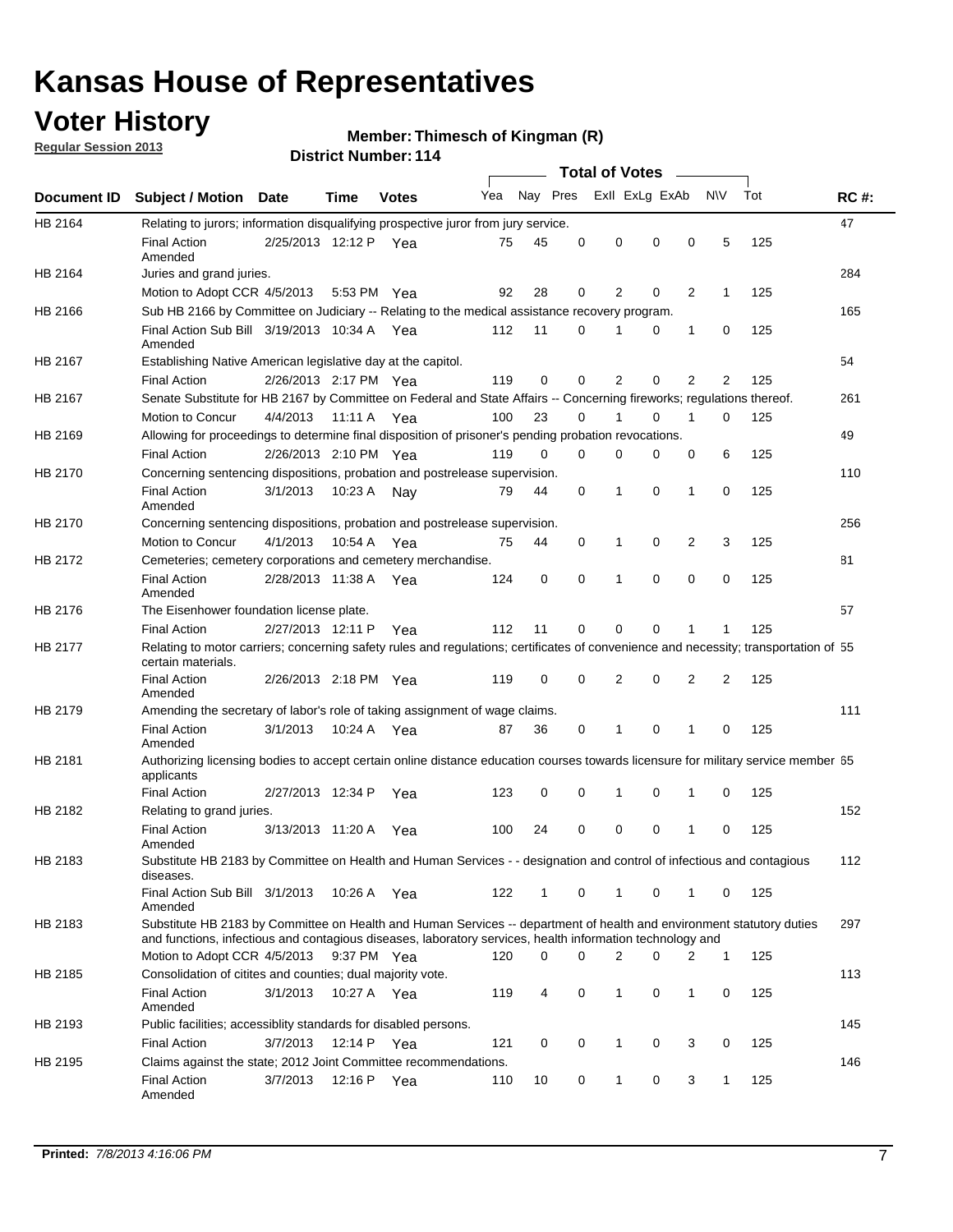## **Voter History**

**Member: Thimesch of Kingman (R)** 

**Regular Session 2013**

|             |                                                                                                                                                                             |                       |             |              |     |          |          | <b>Total of Votes</b> |   |              |            |     |             |
|-------------|-----------------------------------------------------------------------------------------------------------------------------------------------------------------------------|-----------------------|-------------|--------------|-----|----------|----------|-----------------------|---|--------------|------------|-----|-------------|
| Document ID | <b>Subject / Motion Date</b>                                                                                                                                                |                       | Time        | <b>Votes</b> | Yea | Nay Pres |          | Exll ExLg ExAb        |   |              | <b>N/A</b> | Tot | <b>RC#:</b> |
| HB 2197     | Kansas state high school activities association; membership of board of directors and executive board.                                                                      |                       |             |              |     |          |          |                       |   |              |            |     | 249         |
|             | Emergency Final<br><b>Action Amend</b>                                                                                                                                      | 3/26/2013 8:46 PM     |             | Nav          | 69  | 53       | 0        |                       | 0 | 2            | 0          | 125 |             |
| HB 2199     | Second amendment protection act.                                                                                                                                            |                       |             |              |     |          |          |                       |   |              |            |     | 157         |
|             | <b>Final Action</b><br>Amended                                                                                                                                              | 3/14/2013 11:34 A     |             | Yea          | 94  | 29       | 0        | 0                     | 0 | 2            | 0          | 125 |             |
| HB 2199     | Senate Substitute for HB 2199 by Committee on Federal and State Affairs--Secretary of Administration; successor; diretor of                                                 |                       |             |              |     |          |          |                       |   |              |            |     | 313         |
|             | accounts and reports; certain rules and regulations; Kansas liguor control act.                                                                                             |                       |             |              |     |          |          |                       |   |              |            |     |             |
|             | Motion to adopt CCR 5/22/2013 2:17 PM Yea                                                                                                                                   |                       |             |              | 89  | 23       | 0        | 1                     | 0 | 12           | 0          | 125 |             |
| HB 2200     | Executive chief information technology officer; office of information tehcnology services.                                                                                  |                       |             |              |     |          |          |                       |   |              |            |     | 114         |
|             | <b>Final Action</b><br>Amended                                                                                                                                              | 3/1/2013              | 10:28 A     | Yea          | 121 | 2        | 0        | 1                     | 0 | 1            | 0          | 125 |             |
| HB 2201     | Telecommunications; regulation by the state corporation commission and distributions from the Kansas universal service<br>fund.                                             |                       |             |              |     |          |          |                       |   |              |            |     | 33          |
|             | <b>Final Action</b><br>Amended                                                                                                                                              | 2/18/2013 11:24 A     |             | Yea          | 118 | 1        | 0        | 2                     | 0 | 4            | 0          | 125 |             |
| HB 2201     | Telecommunications; regulation by the state corporation commission and distributions from the Kansas universal service<br>fund.                                             |                       |             |              |     |          |          |                       |   |              |            |     | 278         |
|             | Motion to Adopt CCR 4/5/2013                                                                                                                                                |                       |             | 12:57 P ExAb | 99  | 20       | 0        | 2                     | 0 | 3            | 1          | 125 |             |
| HB 2202     | Providing automatic relief from certain motor carrier restrictions upon the governor's declaration of emergency.                                                            |                       |             |              |     |          |          |                       |   |              |            |     | 44          |
|             | <b>Final Action</b><br>Amended                                                                                                                                              | 2/20/2013 12:25 P     |             | Yea          | 122 | 0        | 0        | 0                     | 0 | 0            | 3          | 125 |             |
| HB 2203     | Relating to exercise of religion.                                                                                                                                           |                       |             |              |     |          |          |                       |   |              |            |     | 115         |
|             | <b>Final Action</b><br>Amended                                                                                                                                              | 3/1/2013              | 10:31 A     | Yea          | 109 | 14       | 0        | 1                     | 0 | 1            | 0          | 125 |             |
| HB 2203     | Relating to exercise of religion.                                                                                                                                           |                       |             |              |     |          |          |                       |   |              |            |     | 200         |
|             | Motion to Concur                                                                                                                                                            | 3/25/2013 9:41 AM     |             | Yea          | 109 | 12       | 0        | 2                     | 0 | 2            | 0          | 125 |             |
| HB 2204     | Relating to redemption of real property.                                                                                                                                    |                       |             |              |     |          |          |                       |   |              |            |     | 116         |
|             | <b>Final Action</b><br>Amended                                                                                                                                              | 3/1/2013              | 10:32 A     | Yea          | 123 | 0        | 0        | 1                     | 0 | 1            | 0          | 125 |             |
| HB 2204     | Extending the judicial branch surcharge for two years.                                                                                                                      |                       |             |              |     |          |          |                       |   |              |            |     | 308         |
|             | Motion to adopt CCR 5/13/2013 10:38 A                                                                                                                                       |                       |             | Yea          | 121 | 1        | 0        | 0                     | 0 | 3            | 0          | 125 |             |
| HB 2205     | Adoption hearings; time and waiver of notice.                                                                                                                               |                       |             |              |     |          |          |                       |   |              |            |     | 117         |
|             | <b>Final Action</b><br>Amended                                                                                                                                              | 3/1/2013              | 10:33 A Yea |              | 123 | 0        | 0        | 1                     | 0 | 1            | 0          | 125 |             |
| HB 2207     | Substitute HB 2207 by Committee on Agriculture and Natural Resources--Amending provisions relating to the regulation and<br>certification of animal feeding facilities.     |                       |             |              |     |          |          |                       |   |              |            |     | 56          |
|             | Final Action Sub Bill 2/26/2013 2:20 PM Yea                                                                                                                                 |                       |             |              | 119 | 0        | 0        | 2                     | 0 | 2            | 2          | 125 |             |
| HB 2207     | Substitute HB 2207 by Committee on Agriculture and Natural Resources--Amending provisions relating to the regulation and 257<br>certification of animal feeding facilities. |                       |             |              |     |          |          |                       |   |              |            |     |             |
|             | Motion to Concur                                                                                                                                                            | 4/1/2013 2:23 PM Yea  |             |              | 119 | 0        | 0        | 1                     | 0 | 3            | 2          | 125 |             |
| HB 2209     | Amendments to the Kansas offender registration act.                                                                                                                         |                       |             |              |     |          |          |                       |   |              |            |     | 66          |
|             | <b>Final Action</b><br>Amended                                                                                                                                              | 2/27/2013 12:35 P Yea |             |              | 123 | 0        | 0        | $\mathbf{1}$          | 0 | $\mathbf{1}$ | 0          | 125 |             |
| HB 2210     | Elections; change of party affiliation.                                                                                                                                     |                       |             |              |     |          |          |                       |   |              |            |     | 132         |
|             | <b>Emergency Final</b><br><b>Action Amend</b>                                                                                                                               | 3/1/2013              | 1:02 PM Yea |              | 72  | 49       | 0        |                       | 0 | 1            | 2          | 125 |             |
| HB 2212     | Concerning the requirements to receiving a service grant through the veterans claims assistance program.                                                                    |                       |             |              |     |          |          |                       |   |              |            |     | 118         |
|             | Final Action                                                                                                                                                                | 3/1/2013              | 10:34 A Yea |              | 123 | 0        | 0        | $\mathbf{1}$          | 0 | 1            | 0          | 125 |             |
| HB 2213     | Member elections and retirement benefit determinations and one-time payments under KPERS act of 2015.                                                                       |                       |             |              |     |          |          |                       |   |              |            |     | 27          |
|             | <b>Final Action</b><br>Amended                                                                                                                                              | 2/15/2013 11:19 A Yea |             |              | 115 | 0        | 0        | 2                     | 2 | 3            | 3          | 125 |             |
| HB 2213     | Member elections and retirement benefit determinations and one-time payments under KPERS act of 2015.                                                                       |                       |             |              |     |          |          |                       |   |              |            |     | 311         |
|             | Motion to adopt CCR 5/20/2013 2:11 PM ExAb                                                                                                                                  |                       |             |              | 104 | $\Omega$ | $\Omega$ | 1                     | 0 | 16           | 4          | 125 |             |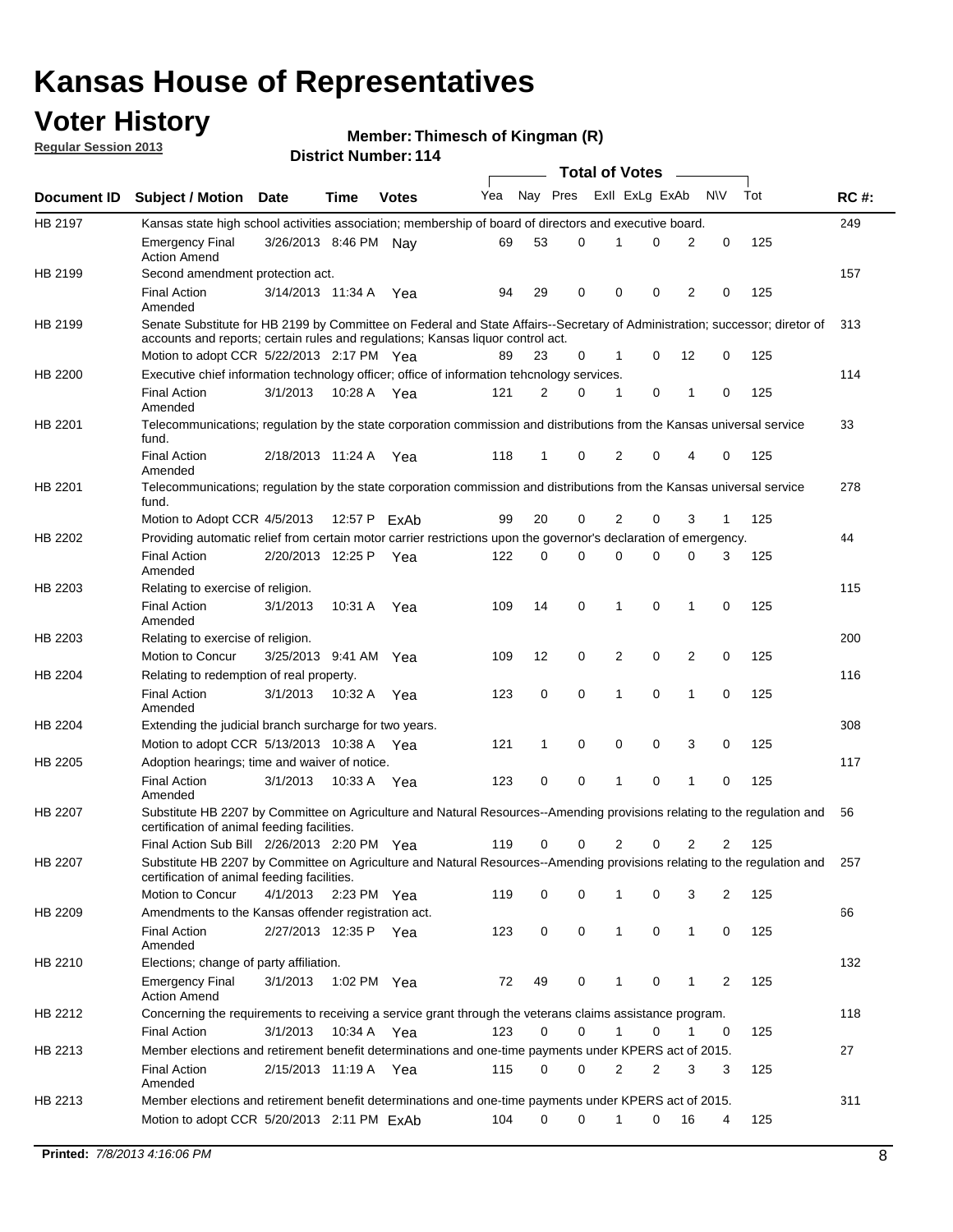## **Voter History**

**Member: Thimesch of Kingman (R)** 

**Regular Session 2013**

|                    |                                                                                                                                                                                                       |                       |             | דו ו וסטוווטנו ועוווסוש |     |          |          | <b>Total of Votes</b> |          | $\sim$         |           |     |             |
|--------------------|-------------------------------------------------------------------------------------------------------------------------------------------------------------------------------------------------------|-----------------------|-------------|-------------------------|-----|----------|----------|-----------------------|----------|----------------|-----------|-----|-------------|
| <b>Document ID</b> | <b>Subject / Motion Date</b>                                                                                                                                                                          |                       | <b>Time</b> | <b>Votes</b>            | Yea | Nay Pres |          | Exll ExLg ExAb        |          |                | <b>NV</b> | Tot | <b>RC#:</b> |
| HB 2216            | Repealing certain joint committees and amending related statutes; amending the joint committees on special claims against<br>the state.                                                               |                       |             |                         |     |          |          |                       |          |                |           |     | 119         |
|                    | <b>Final Action</b><br>Amended                                                                                                                                                                        | 3/1/2013              | 10:36 A     | Yea                     | 91  | 32       | 0        | 1                     | 0        | 1              | 0         | 125 |             |
| HB 2216            | Repealing certain joint committees and amending related statutes; amending the joint committees on special claims against<br>the state.                                                               |                       |             |                         |     |          |          |                       |          |                |           |     | 323         |
|                    | Motion to adopt CCR 6/2/2013                                                                                                                                                                          |                       | 12:18 A     | Yea                     | 81  | 28       | 0        | 1                     | 0        | 6              | 9         | 125 |             |
| HB 2217            | Creating the crime of female genital mutilation and setting the penalty.                                                                                                                              |                       |             |                         |     |          |          |                       |          |                |           |     | 120         |
|                    | <b>Final Action</b><br>Amended                                                                                                                                                                        | 3/1/2013              |             | 10:37 A Yea             | 123 | 0        | 0        | 1                     | 0        | $\mathbf{1}$   | 0         | 125 |             |
| HB 2218            | Driving under the influence of alcohol or drugs; tests; implied consent; administrative hearings.                                                                                                     |                       |             |                         |     |          |          |                       |          |                |           |     | 82          |
|                    | <b>Final Action</b>                                                                                                                                                                                   | 2/28/2013 11:40 A     |             | Yea                     | 124 | 0        | 0        |                       | 0        | 0              | 0         | 125 |             |
| HB 2218            | Driving under the influence of alcohol or drugs; boating under the influence of alcohol or drugs; tests; implied consent;<br>administrative hearings; aggravated battery DUI.                         |                       |             |                         |     |          |          |                       |          |                |           |     | 303         |
|                    | Motion to adopt CCR 5/9/2013                                                                                                                                                                          |                       | 11:46 A     | Yea                     | 120 | 2        | 0        | 1                     | 0        | 1              | 1         | 125 |             |
| HB 2221            | Enacting the equal access act; school employees; professional employees organization.                                                                                                                 |                       |             |                         |     |          |          |                       |          |                |           |     | 83          |
|                    | <b>Final Action</b>                                                                                                                                                                                   | 2/28/2013 11:42 A     |             | Yea                     | 71  | 53       | 0        | 1                     | 0        | 0              | 0         | 125 |             |
| HB 2222            | School districts; bullying policies.                                                                                                                                                                  |                       |             |                         |     |          |          |                       |          |                |           |     | 141         |
|                    | Emergency Final<br><b>Action Amend</b>                                                                                                                                                                | 3/1/2013              |             | 1:13 PM $Yea$           | 119 | 1        | 1        | 1                     | 0        | 1              | 2         | 125 |             |
| HB 2228            | Decreased employer payments to group insurance reserve fund for KPERS plan of death and long-term disability benefits<br>during fiscal years 2014 and 2015.                                           |                       |             |                         |     |          |          |                       |          |                |           |     | 28          |
|                    | <b>Final Action</b><br>Amended                                                                                                                                                                        | 2/15/2013 11:21 A Yea |             |                         | 115 | 0        | 0        | 2                     | 2        | 3              | 3         | 125 |             |
| HB 2231            | Substitute HB 2231 by Committee on Appropriations - Appropriations for FY 2014, FY 2015, FY 2016, FY 2017 and FY 2018<br>for various state agencies; capital improvement projects.                    |                       |             |                         |     |          |          |                       |          |                |           |     | - 177       |
|                    | Final Action Sub Bill 3/20/2013 10:29 A<br>Amended                                                                                                                                                    |                       |             | Yea                     | 68  | 55       | 0        | 1                     | 0        | 1              | 0         | 125 |             |
| HB 2234            | Contracts between the Kansas turnpike authority and the Kansas department of transportation.                                                                                                          |                       |             |                         |     |          |          |                       |          |                |           |     | 151         |
|                    | Final Action<br>Amended                                                                                                                                                                               | 3/11/2013 11:16 A Yea |             |                         | 81  | 41       | $\Omega$ | 0                     | 1        | $\overline{2}$ | 0         | 125 |             |
| HB 2234            | Naming the secretary of transportation as the director of operations of the Kansas turnpike authority; pertaining to certain<br>contracts between the authority and the department of transportation. |                       |             |                         |     |          |          |                       |          |                |           |     | 299         |
|                    | Motion to Adopt CCR 4/5/2013                                                                                                                                                                          |                       | 10:12 $P$   | Yea                     | 76  | 44       | 0        | 2                     | 0        | 2              | 1         | 125 |             |
| HB 2244            | Taxation of watercraft.<br><b>Emergency Final</b>                                                                                                                                                     | 3/26/2013 8:49 PM Yea |             |                         | 107 | 15       | 0        | 1                     | 0        | 2              | 0         | 125 | 250         |
|                    | <b>Action Amend</b>                                                                                                                                                                                   |                       |             |                         |     |          |          |                       |          |                |           |     |             |
| HB 2249            | City annexation of fire district land; double taxation; refund.                                                                                                                                       |                       |             |                         |     |          |          |                       |          |                |           |     | 121         |
|                    | Final Action 3/1/2013 10:39 A Yea<br>Amended                                                                                                                                                          |                       |             |                         | 101 | 22       | 0        | $\mathbf{1}$          | $\Omega$ | $\mathbf{1}$   | 0         | 125 |             |
| HB 2249            | Certain property issues; fire districts; historic preservation; solid waste.                                                                                                                          |                       |             |                         |     |          |          |                       |          |                |           |     | 310         |
|                    | Motion to Adopt CCR 5/17/2013 10:25 A Yea                                                                                                                                                             |                       |             |                         | 92  | 18       | 0        | 1                     | 0        | 14             | 0         | 125 |             |
| HB 2252            | Eliminating the statute of limitations for prosecutions of rape and aggravated criminal sodomy.                                                                                                       |                       |             |                         |     |          |          |                       |          |                |           |     | 122         |
|                    |                                                                                                                                                                                                       | 3/1/2013              |             |                         |     | 0        | 0        | 1                     |          |                |           |     |             |
|                    | <b>Final Action</b><br>Amended                                                                                                                                                                        |                       |             | 10:40 A Yea             | 123 |          |          |                       | 0        | $\mathbf{1}$   | 0         | 125 |             |
| HB 2253            | Abortion; prohibiting funding for abortion services; amending late-term abortion and woman's- right-to-know statutes.                                                                                 |                       |             |                         |     |          |          |                       |          |                |           |     | 178         |
|                    | <b>Final Action</b><br>Amended                                                                                                                                                                        | 3/20/2013 10:31 A Yea |             |                         | 92  | 31       | 0        | 1                     | 0        | 1              | 0         | 125 |             |
| HB 2253            | Abortion; prohibiting funding for abortion services; amending late-term abortion and woman's- right-to-know statutes.                                                                                 |                       |             |                         |     |          |          |                       |          |                |           |     | 301         |
|                    | Motion to Adopt CCR 4/5/2013                                                                                                                                                                          |                       | 10:34 P     | Yea                     | 90  | 30       | 0        | 2                     | 0        | 2              | 1         | 125 |             |
| HB 2255            | Economic development; investments in telecommunications machinery and equipment.                                                                                                                      |                       |             |                         |     |          |          |                       |          |                |           |     | 142         |
|                    | EFA Sub Bill<br>Amended                                                                                                                                                                               | 3/1/2013              |             | 1:15 PM Yea             | 116 | 5        | 0        | -1                    | 0        | 1              | 2         | 125 |             |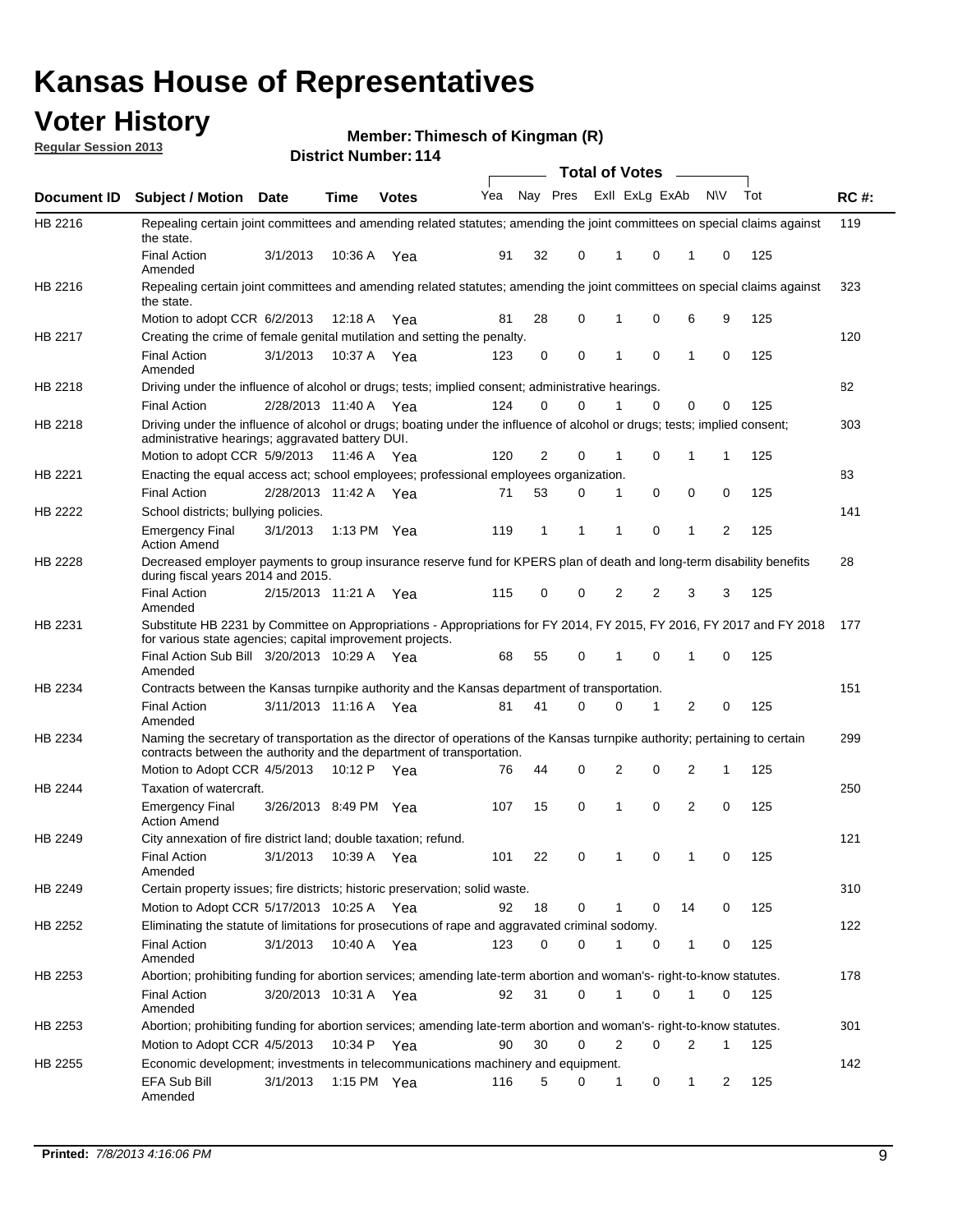## **Voter History**

**Member: Thimesch of Kingman (R)** 

**Regular Session 2013**

|                    |                                                                                                                                                                                       |                       |             | רו ו וסעווווטרו וטופו |     |                         |             | <b>Total of Votes</b> |              | $\sim$         |              |     |             |
|--------------------|---------------------------------------------------------------------------------------------------------------------------------------------------------------------------------------|-----------------------|-------------|-----------------------|-----|-------------------------|-------------|-----------------------|--------------|----------------|--------------|-----|-------------|
| <b>Document ID</b> | <b>Subject / Motion</b>                                                                                                                                                               | <b>Date</b>           | Time        | <b>Votes</b>          | Yea | Nay Pres Exll ExLg ExAb |             |                       |              |                | N\V          | Tot | <b>RC#:</b> |
| HB 2259            | Domestic relations; relating to dissolution of marriage;                                                                                                                              |                       |             |                       |     |                         |             |                       |              |                |              |     | 58          |
|                    | <b>Final Action</b>                                                                                                                                                                   | 2/27/2013 12:12 P     |             | Yea                   | 123 | 0                       | 0           | 1                     | 0            | 1              | $\Omega$     | 125 |             |
| HB 2261            | Authorizing the expenditure of unencumbered balances held by school district; removing the cap for contingency reserve<br>fund.                                                       |                       |             |                       |     |                         |             |                       |              |                |              |     | 48          |
|                    | <b>Final Action</b><br>Amended                                                                                                                                                        | 2/25/2013 12:13 P     |             | Yea                   | 120 | 0                       | 0           | 0                     | 0            | 0              | 5            | 125 |             |
| HB 2261            | School districts; expenditure of unencumbered bala ces; removing the cap for contingency reserve fund; establishing celebrate 305<br>freedom week; bullying policies. ies.            |                       |             |                       |     |                         |             |                       |              |                |              |     |             |
|                    | Motion to adopt CCR 5/9/2013                                                                                                                                                          |                       | 2:25 PM Yea |                       | 119 | 1                       | 0           |                       | 0            | 4              | 0            | 125 |             |
| HB 2262            | Substitute HB 2262 by Committee on Appropriations - Amending the percentage amount that is deposited into the oil and gas 210<br>valuation depletion trust fund from 12.41% to 8.25%. |                       |             |                       |     |                         |             |                       |              |                |              |     |             |
|                    | Final Action Sub Bill 3/26/2013 9:58 AM Yea                                                                                                                                           |                       |             |                       | 96  | 23                      | 0           |                       | 0            | 5              | 0            | 125 |             |
| HB 2267            | Income tax, credits, high performance incentive program; subtraction modifications, certain expenses related to living dinor<br>organ donations.                                      |                       |             |                       |     |                         |             |                       |              |                |              |     | 252         |
|                    | <b>Emergency Final</b><br><b>Action Amend</b>                                                                                                                                         | 3/26/2013 8:52 PM Yea |             |                       | 106 | 16                      | 0           | 1                     | 0            | 2              | 0            | 125 |             |
| HB 2269            | John Bower memorial highway.                                                                                                                                                          |                       |             |                       |     |                         |             |                       |              |                |              |     | 84          |
|                    | <b>Final Action</b><br>Amended                                                                                                                                                        | 2/28/2013 11:44 A Yea |             |                       | 114 | 10                      | 0           | 1                     | 0            | 0              | 0            | 125 |             |
| HB 2272            | Exempting IRB-purchased property from property taxatin without state ownerhsip requirement.                                                                                           |                       |             |                       |     |                         |             |                       |              |                |              |     | 123         |
|                    | <b>Final Action</b>                                                                                                                                                                   | 3/1/2013              | 10:41 A Yea |                       | 123 | 0                       | 0           | 1                     | 0            | $\mathbf{1}$   | 0            | 125 |             |
| HB 2278            | Creating a penalty enhancement for the theft or burglary of a firearm.                                                                                                                |                       |             |                       |     |                         |             |                       |              |                |              |     | 135         |
|                    | <b>Emergency Final</b><br><b>Action Amend</b>                                                                                                                                         | 3/1/2013              | 1:06 PM Yea |                       | 117 | 4                       | $\mathbf 0$ | $\mathbf 1$           | $\Omega$     | 1              | 2            | 125 |             |
| HB 2280            | School districts; establishing celebrate freedom week and related curriculum.                                                                                                         |                       |             |                       |     |                         |             |                       |              |                |              |     | 140         |
|                    | <b>Emergency Final</b><br><b>Action Amend</b>                                                                                                                                         | 3/1/2013              | 1:12 PM Nav |                       | 95  | 25                      | 1           | 1                     | 0            | 1              | 2            | 125 |             |
| HB 2294            | Kansas uniform securities act.                                                                                                                                                        |                       |             |                       |     |                         |             |                       |              |                |              |     | 124         |
|                    | <b>Final Action</b>                                                                                                                                                                   | 3/1/2013              | 10:42 A Yea |                       | 123 | 0                       | 0           | 1                     | $\mathbf 0$  | $\mathbf{1}$   | 0            | 125 |             |
| HB 2296            | Campaign finance; permitted uses of campaign funds.                                                                                                                                   |                       |             |                       |     |                         |             |                       |              |                |              |     | 148         |
|                    | <b>Final Action</b>                                                                                                                                                                   | 3/8/2013              | 11:12 A Yea |                       | 120 | $\mathbf{1}$            | 0           | 0                     | $\mathbf{1}$ | $\overline{2}$ | $\mathbf{1}$ | 125 |             |
| HB 2298            | Amending the crimes of interference with law enforcement and giving a false alarm.                                                                                                    |                       |             |                       |     |                         |             |                       |              |                |              |     | 136         |
|                    | <b>Emergency Final</b><br>Action                                                                                                                                                      | 3/1/2013              | 1:07 PM Yea |                       | 121 | 0                       | 0           | 1                     | 0            | $\mathbf{1}$   | 2            | 125 |             |
| HB 2302            | Relating to drug screening, criminal history record check and fingerprinting of certain persons and employees.                                                                        |                       |             |                       |     |                         |             |                       |              |                |              |     | 85          |
|                    | <b>Final Action</b><br>Amended                                                                                                                                                        | 2/28/2013 11:45 A Yea |             |                       | 124 | 0                       | $\Omega$    | 1                     | 0            | 0              | $\mathbf 0$  | 125 |             |
| HB 2303            | Relating to drivier's license fees; driving under the influence equipment fund.                                                                                                       |                       |             |                       |     |                         |             |                       |              |                |              |     | 125         |
|                    | <b>Final Action</b><br>Amended                                                                                                                                                        | 3/1/2013              | 10:44 A     | Yea                   | 113 | 10                      | 0           | 1                     | 0            | 1              | 0            | 125 |             |
| HB 2305            | Kansas storage tank act and containment of underground storage tanks.                                                                                                                 |                       |             |                       |     |                         |             |                       |              |                |              |     | 126         |
|                    | <b>Final Action</b>                                                                                                                                                                   | 3/1/2013              | 10:45 A     | Yea                   | 123 | 0                       | 0           | 1                     | 0            | $\mathbf{1}$   | 0            | 125 |             |
| HB 2305            | Kansas storage tank act and containment of underground storage tanks.                                                                                                                 |                       |             |                       |     |                         |             |                       |              |                |              |     | 197         |
|                    | Motion to Concur                                                                                                                                                                      | 3/22/2013 11:36 A     |             | Yea                   | 119 | 0                       | 0           | 2                     | 0            | 3              | $\mathbf{1}$ | 125 |             |
| HB 2311            | Increasing delinquent registration fees.                                                                                                                                              |                       |             |                       |     |                         |             |                       |              |                |              |     | 127         |
|                    | <b>Final Action</b>                                                                                                                                                                   | 3/1/2013              | 10:50 A     | Nay                   | 24  | 99                      | 0           | $\mathbf{1}$          | 0            | $\mathbf{1}$   | 0            | 125 |             |
| HB 2312            | Kansas uninsurable health insurance plan; increase in life time limit.                                                                                                                |                       |             |                       |     |                         |             |                       |              |                |              |     | 95          |
|                    | <b>Final Action</b>                                                                                                                                                                   | 3/1/2013              | 9:53 AM Yea |                       | 123 | 0                       | 0           | 1                     | 0            | 1              | 0            | 125 |             |
| HB 2318            | Authorizing use of motorcycle headlamp modulation systems and side lamps.                                                                                                             |                       |             |                       |     |                         |             |                       |              |                |              |     | 128         |
|                    | <b>Final Action</b><br>Amended                                                                                                                                                        | 3/1/2013              | 10:52 A     | Yea                   | 123 | 0                       | 0           | 1                     | 0            | 1              | 0            | 125 |             |
| HB 2318            | Authorizing use of motorcycle headlamp modulation systems and side lamps.                                                                                                             |                       |             |                       |     |                         |             |                       |              |                |              |     | 201         |
|                    | Motion to Concur                                                                                                                                                                      | 3/25/2013 9:44 AM Yea |             |                       | 121 | 0                       | 0           | 2                     | 0            | 2              | 0            | 125 |             |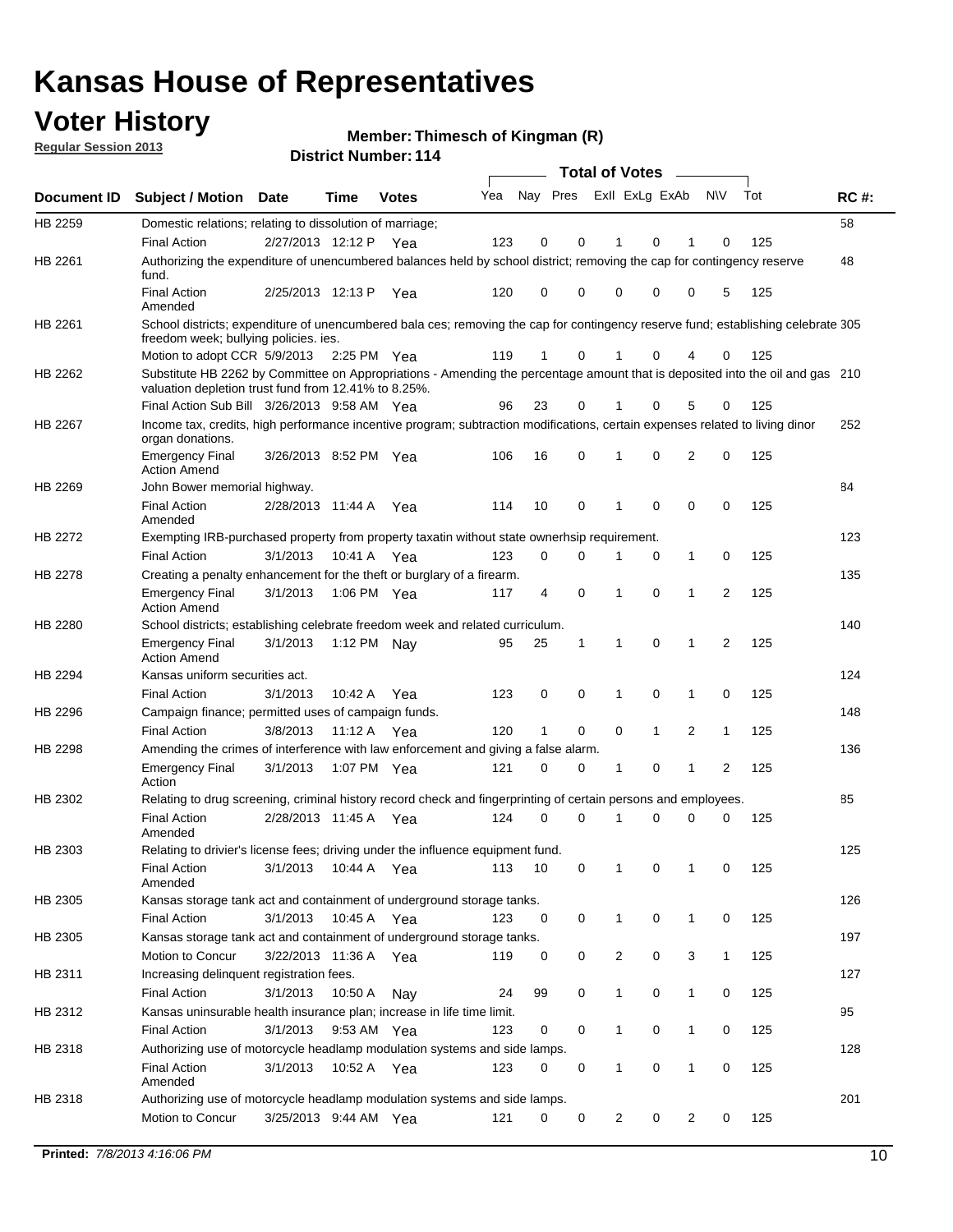## **Voter History**

**Regular Session 2013**

#### **Member: Thimesch of Kingman (R)**

|                              |                                                                                                                                                                                             |                       |             |              |     |             |             | <b>Total of Votes</b> |             |                |             |     |             |
|------------------------------|---------------------------------------------------------------------------------------------------------------------------------------------------------------------------------------------|-----------------------|-------------|--------------|-----|-------------|-------------|-----------------------|-------------|----------------|-------------|-----|-------------|
| Document ID                  | <b>Subject / Motion</b>                                                                                                                                                                     | Date                  | Time        | <b>Votes</b> | Yea | Nay Pres    |             | Exll ExLg ExAb        |             |                | <b>NV</b>   | Tot | <b>RC#:</b> |
| HB 2319                      | Creating the coalition of innovative districts act.                                                                                                                                         |                       |             |              |     |             |             |                       |             |                |             |     | 149         |
|                              | <b>Final Action</b><br>Amended                                                                                                                                                              | 3/8/2013              | 11:17 A     | Yea          | 74  | 47          | 0           | 0                     | 1           | 3              | 0           | 125 |             |
| HB 2319                      | Creating the coalition of innovative districts act.<br>Motion to Adopt CCR 4/5/2013                                                                                                         |                       |             | 1:03 PM ExAb | 71  | 47          | 0           | 2                     | 0           | 3              | 2           | 125 | 279         |
| HB 2322                      | Relating to the division of health of the department of health and environment.                                                                                                             |                       |             |              |     |             |             |                       |             |                |             |     | 86          |
|                              | <b>Final Action</b><br>Amended                                                                                                                                                              | 2/28/2013 11:46 A Yea |             |              | 118 | 6           | 0           | 1                     | 0           | 0              | 0           | 125 |             |
| HB 2326                      | VoIP and IP enabled services.                                                                                                                                                               |                       |             |              |     |             |             |                       |             |                |             |     | 129         |
|                              | <b>Final Action</b><br>Amended                                                                                                                                                              | 3/1/2013              | 10:53 A     | Yea          | 123 | $\mathbf 0$ | 0           | 1                     | $\mathbf 0$ | 1              | $\mathbf 0$ | 125 |             |
| HB 2338                      | Courts; docket fees.                                                                                                                                                                        |                       |             |              |     |             |             |                       |             |                |             |     | 211         |
|                              | <b>Final Action</b><br>Amended                                                                                                                                                              | 3/26/2013 10:00 A     |             | Yea          | 67  | 52          | 0           | $\mathbf 1$           | 0           | 5              | 0           | 125 |             |
| HB 2339                      | Allowing insurers to return premiums to a policyholder separate from the notice of an adverse underwriting decision.                                                                        |                       |             |              |     |             |             |                       |             |                |             |     | 67          |
|                              | <b>Final Action</b>                                                                                                                                                                         | 2/28/2013 11:16 A Yea |             |              | 124 | 0           | 0           | 1                     | 0           | 0              | 0           | 125 |             |
| HB 2339                      | Combining life insurance with certain additional health related riders, insurance agents-lines of insurance, health insurance for 287<br>certain firefighters and law enforcement officers. |                       |             |              |     |             |             |                       |             |                |             |     |             |
|                              | Motion to Adopt CCR 4/5/2013 7:15 PM Yea                                                                                                                                                    |                       |             |              | 116 | 4           | 0           | 2                     | 0           | 2              | 1           | 125 |             |
| HB 2343                      | Relating to the secretary of health and environment; office of laboratory services.                                                                                                         |                       |             |              |     |             |             |                       |             |                |             |     | 130         |
|                              | <b>Final Action</b>                                                                                                                                                                         | 3/1/2013              | 10:54 A Yea |              | 89  | 34          | 0           | $\mathbf{1}$          | 0           | 1              | 0           | 125 |             |
| HB 2349                      | School districts; audit by legislative post audit committee.                                                                                                                                |                       |             |              |     |             |             |                       |             |                |             |     | 87          |
|                              | <b>Final Action</b><br>Amended                                                                                                                                                              | 2/28/2013 11:48 A Yea |             |              | 120 | 4           | 0           | 1                     | $\Omega$    | $\Omega$       | 0           | 125 |             |
| HB 2349                      | School districts; audit by legislative post audit committee.                                                                                                                                |                       |             |              |     |             |             |                       |             |                |             |     | 291         |
|                              | Motion to Concur                                                                                                                                                                            | 4/5/2013              |             | 7:55 PM Yea  | 118 | 2           | 0           | 2                     | 0           | 2              | 1           | 125 |             |
| HB 2352                      | Maximum benefits increased for certain members of the Kansas police and firemen's retirement system.                                                                                        |                       |             |              |     |             |             |                       |             |                |             |     | 88          |
|                              | <b>Final Action</b>                                                                                                                                                                         | 2/28/2013 11:49 A     |             | Yea          | 124 | 0           | 0           | 1                     | 0           | 0              | 0           | 125 |             |
| HB 2353                      | Adding certain controlled substances as schedule I drugs.                                                                                                                                   |                       |             |              |     |             |             |                       |             |                |             |     | 138         |
|                              | <b>Emergency Final</b><br>Action                                                                                                                                                            | 3/1/2013              |             | 1:09 PM Yea  | 121 | $\mathbf 0$ | $\mathbf 0$ | 1                     | 0           | 1              | 2           | 125 |             |
| HB 2357                      | 242nd engineer company ae" KS army national guard ae" membrial highway.                                                                                                                     |                       |             |              |     |             |             |                       |             |                |             |     | 96          |
|                              | <b>Final Action</b>                                                                                                                                                                         | 3/1/2013              |             | 9:54 AM Yea  | 123 | 0           | 0           | 1                     | 0           | 1              | 0           | 125 |             |
| HB 2357                      | 242nd engineer company-KS army national guard- highway.                                                                                                                                     |                       |             |              |     |             |             |                       |             |                |             |     | 202         |
|                              | Motion to Concur                                                                                                                                                                            | 3/25/2013 9:47 AM Yea |             |              | 121 | $\mathbf 0$ | $\mathbf 0$ | $\overline{2}$        | $\mathbf 0$ | $\overline{2}$ | 0           | 125 |             |
| HB 2363                      | Exempting certain aggregate mining operations from department of health and environment regulations.                                                                                        |                       |             |              |     |             |             |                       |             |                |             |     | 131         |
|                              | <b>Final Action</b><br>Amended                                                                                                                                                              | 3/1/2013              | 10:56 A     | Yea          | 123 | 0           | 0           | 1                     | 0           | 1              | 0           | 125 |             |
| HB 2363                      | Water; wastewater regulations for sand and gravel; streams, dams and water obstructions.                                                                                                    |                       |             |              |     |             |             |                       |             |                |             |     | 280         |
|                              | Motion to Adopt CCR 4/5/2013                                                                                                                                                                |                       |             | 1:10 PM ExAb | 119 | 0           | 0           | 2                     | 0           | 3              | 1           | 125 |             |
| HB 2368                      | Relating to the governor's mental health services planning council.<br><b>Emergency Final</b>                                                                                               | 3/1/2013              |             | 1:08 PM Yea  | 121 | 0           | 0           | $\mathbf{1}$          | 0           | 1              | 2           | 125 | 137         |
| HB 2377                      | <b>Action Amend</b><br>Relating to court fees and costs; judicial branch surcharge fund.                                                                                                    |                       |             |              |     |             |             |                       |             |                |             |     | 212         |
|                              | <b>Final Action</b>                                                                                                                                                                         | 3/26/2013 10:01 A Yea |             |              | 118 | 1           | 0           |                       | 0           | 5              | 0           | 125 |             |
| HB 2378                      | Sales tax exemption for sales of certain machinery and equipment used for surface mining activities.                                                                                        |                       |             |              |     |             |             |                       |             |                |             |     | 251         |
|                              | <b>Emergency Final</b><br><b>Action Amend</b>                                                                                                                                               | 3/26/2013 8:51 PM Nay |             |              | 104 | 18          | 0           | 1                     | 0           | 2              | 0           | 125 |             |
| HB 2381                      | Election campaign finance; removing certain limitations to contributions made during legislative sessions.                                                                                  |                       |             |              |     |             |             |                       |             |                |             |     | 198         |
|                              | <b>Final Action</b>                                                                                                                                                                         | 3/25/2013 9:30 AM Yea |             |              | 100 | 21          | 0           | $\overline{2}$        | 0           | 2              | 0           | 125 |             |
|                              | Amended                                                                                                                                                                                     |                       |             |              |     |             |             |                       |             |                |             |     |             |
| HB 2387                      | Clarifying that felony murder is not a lesser included offense of capital murder.                                                                                                           |                       |             |              |     |             |             |                       |             |                |             |     | 213         |
|                              | <b>Final Action</b>                                                                                                                                                                         | 3/26/2013 10:02 A     |             | Yea          | 117 | 2           | 0           | 1                     | 0           | 5              | 0           | 125 |             |
| Printed: 7/8/2013 4:16:06 PM |                                                                                                                                                                                             |                       |             |              |     |             |             |                       |             |                |             |     | 11          |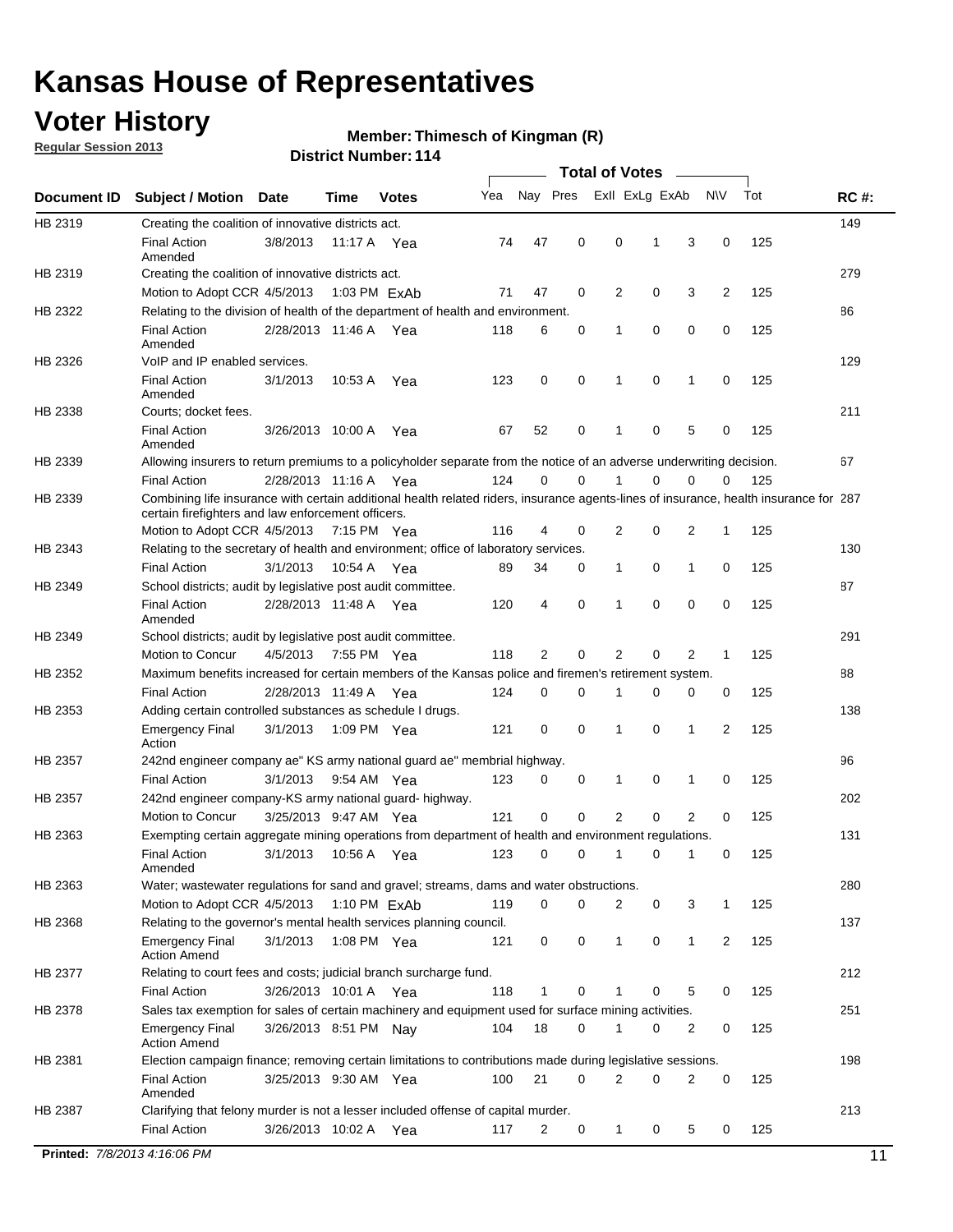## **Voter History**

**Member: Thimesch of Kingman (R)** 

**Regular Session 2013**

|                 |                                                                                                                                                                                                                                                  |                       |             |              |     |              |          | <b>Total of Votes</b> |   |   |              |     |             |
|-----------------|--------------------------------------------------------------------------------------------------------------------------------------------------------------------------------------------------------------------------------------------------|-----------------------|-------------|--------------|-----|--------------|----------|-----------------------|---|---|--------------|-----|-------------|
| Document ID     | Subject / Motion Date                                                                                                                                                                                                                            |                       | Time        | <b>Votes</b> | Yea | Nay Pres     |          | Exll ExLg ExAb        |   |   | <b>NV</b>    | Tot | <b>RC#:</b> |
| HB 2389         | Capital murder; notice of intent to seek the death penalty.                                                                                                                                                                                      |                       |             |              |     |              |          |                       |   |   |              |     | 214         |
|                 | <b>Final Action</b>                                                                                                                                                                                                                              | 3/26/2013 10:03 A     |             | Yea          | 118 | 1            | 0        | 1                     | 0 | 5 | 0            | 125 |             |
| HB 2391         | School finance; amount of tax levy authorized to finance ancillary school facilities.                                                                                                                                                            |                       |             |              |     |              |          |                       |   |   |              |     | 237         |
|                 | <b>Emergency Final</b><br><b>Action Amend</b>                                                                                                                                                                                                    | 3/26/2013 8:30 PM Yea |             |              | 64  | 57           | 0        | 1                     | 0 | 2 | 1            | 125 |             |
| HB 2391         | Senate Substitute for HB 2391 by Committee on Ways and Means - Creating the joint committee on uniform educational<br>standards oversight.                                                                                                       |                       |             |              |     |              |          |                       |   |   |              |     | 321         |
|                 | Sub Motion to Concur 6/1/2013                                                                                                                                                                                                                    |                       | 10:06 P     | Yea          | 55  | 58           | 0        | 0                     | 0 | 6 | 6            | 125 |             |
| HB 2396         | Allowing the secretary of administration to identify state owned real property as surplus property and establishing an appeals 253<br>process of such identification; also amending procedures for the disposition of state surplus real estate. |                       |             |              |     |              |          |                       |   |   |              |     |             |
|                 | <b>Emergency Final</b><br>Action Amend                                                                                                                                                                                                           | 3/26/2013 8:53 PM Yea |             |              | 122 | 0            | 0        |                       | 0 | 2 | 0            | 125 |             |
| HB 2403         | Issuing \$1,500,000,000 of pension obligation bonds to finance a portion of the unfunded actuarial liability of KPERS.                                                                                                                           |                       |             |              |     |              |          |                       |   |   |              |     | 236         |
|                 | <b>Final Action</b><br>Amended                                                                                                                                                                                                                   | 3/26/2013 8:29 PM Nay |             |              | 73  | 49           | 0        | 1                     | 0 | 2 | 0            | 125 |             |
| <b>HCR 5014</b> | Urging approval of the Presidential Permit application allowing the construction and operation of the TransCanada Keystone<br>XL Pipeline.                                                                                                       |                       |             |              |     |              |          |                       |   |   |              |     | 215         |
|                 | <b>Final Action</b>                                                                                                                                                                                                                              | 3/26/2013 10:05 A     |             | Yea          | 108 | 11           | 0        |                       | 0 | 5 | 0            | 125 |             |
| HR 6004         | Rules of House of Representatives, permanent rules of the 2013-2014 biennium.                                                                                                                                                                    |                       |             |              |     |              |          |                       |   |   |              |     | 4           |
|                 | <b>Final Action</b><br>Amended                                                                                                                                                                                                                   | 1/28/2013 11:09 A     |             | Yea          | 82  | 40           | 0        | 0                     | 0 | 3 | 0            | 125 |             |
| SB 1            | Legislative Post Audit; periodic audits of the State treasurer and the pooled money investment board.                                                                                                                                            |                       |             |              |     |              |          |                       |   |   |              |     | 216         |
|                 | <b>Final Action</b><br>Amended                                                                                                                                                                                                                   | 3/26/2013 10:06 A     |             | Yea          | 118 | 1            | 0        | 1                     | 0 | 5 | 0            | 125 |             |
| SB 16           | Kansas racketeer influenced and corrupt organization act, criminal street gangs.                                                                                                                                                                 |                       |             |              |     |              |          |                       |   |   |              |     | 217         |
|                 | <b>Final Action</b><br>Amended                                                                                                                                                                                                                   | 3/26/2013 10:12 A Yea |             |              | 74  | 45           | 0        | 1                     | 0 | 5 | 0            | 125 |             |
| SB 20           | Civil procedure; temporary restraining orders and poverty affidavits.                                                                                                                                                                            |                       |             |              |     |              |          |                       |   |   |              |     | 190         |
|                 | <b>Final Action</b><br>Amended                                                                                                                                                                                                                   | 3/22/2013 11:15 A     |             | Yea          | 119 | 0            | 0        | 2                     | 0 | 3 | 1            | 125 |             |
| SB 20           | Civil procedure; temporary restraining orders and poverty affidavits.                                                                                                                                                                            |                       |             |              |     |              |          |                       |   |   |              |     | 304         |
|                 | Motion to adopt CCR 5/9/2013                                                                                                                                                                                                                     |                       | 2:21 PM Yea |              | 119 | $\mathbf{1}$ | 0        | 1                     | 0 | 4 | 0            | 125 |             |
| SB 21           | Firearms; criminal possession of a firearm; expungement; personal and family protection act.                                                                                                                                                     |                       |             |              |     |              |          |                       |   |   |              |     | 255         |
|                 | <b>Emergency Final</b><br>Action                                                                                                                                                                                                                 | 3/26/2013 8:56 PM Yea |             |              | 119 | 3            | 0        |                       | 0 | 2 | 0            | 125 |             |
| SB 23           | Continuation of statewide tax levy for public schools.                                                                                                                                                                                           |                       |             |              |     |              |          |                       |   |   |              |     | 243         |
|                 | <b>Emergency Final</b><br><b>Action Amend</b>                                                                                                                                                                                                    | 3/26/2013 8:38 PM Yea |             |              | 122 | 0            | 0        | 1                     | 0 | 2 | 0            | 125 |             |
| <b>SB 23</b>    | School districts; sttewide tax levy for public schools; school finance amendments.                                                                                                                                                               |                       |             |              |     |              |          |                       |   |   |              |     | 296         |
|                 | Motion to Adopt CCR 4/5/2013 9:32 PM Yea                                                                                                                                                                                                         |                       |             |              | 119 | 1            | 0        | 2                     | 0 | 2 | 1            | 125 |             |
| <b>SB 24</b>    | Insurance - Risk-based capital requirements for property, casualty and life insurance companies.                                                                                                                                                 |                       |             |              |     |              |          |                       |   |   |              |     | 204         |
|                 | <b>Final Action</b>                                                                                                                                                                                                                              | 3/26/2013 9:50 AM Yea |             |              | 119 | 0            | 0        |                       | 0 | 5 | 0            | 125 |             |
| SB 25           | Insurance-Risk-based capital requirements for health organizations.                                                                                                                                                                              |                       |             |              |     |              |          |                       |   |   |              |     | 205         |
|                 | <b>Final Action</b>                                                                                                                                                                                                                              | 3/26/2013 9:51 AM Yea |             |              | 119 | 0            | 0        | 1                     | 0 | 5 | 0            | 125 |             |
| SB 27           | Eligibility of students under the military service scholarship program act.                                                                                                                                                                      |                       |             |              |     |              |          |                       |   |   |              |     | 166         |
|                 | <b>Final Action</b><br>Amended                                                                                                                                                                                                                   | 3/19/2013 10:35 A Yea |             |              | 123 | 0            | 0        |                       | 0 | 1 | 0            | 125 |             |
| SB 28           | Authorizing the division of emergency management within the adjutant general's department to accept certain real property.                                                                                                                       |                       |             |              |     |              |          |                       |   |   |              |     | 184         |
|                 | <b>Final Action</b>                                                                                                                                                                                                                              | 3/21/2013 11:22 A Yea |             |              | 121 | 0            | $\Omega$ | 1                     | 0 | 3 | $\Omega$     | 125 |             |
| SB 37           | Kansas home inspectors professional competence and financial responsibility act.                                                                                                                                                                 |                       |             |              |     |              |          |                       |   |   |              |     | 218         |
|                 | <b>Final Action</b>                                                                                                                                                                                                                              | 3/26/2013 10:14 A Yea |             |              | 102 | 17           | 0        | 1                     | 0 | 5 | 0            | 125 |             |
| SB 51           | Health insurance coverage for bankers association.                                                                                                                                                                                               |                       |             |              |     |              |          |                       |   |   |              |     | 189         |
|                 | <b>Final Action</b>                                                                                                                                                                                                                              | 3/22/2013 11:14 A Yea |             |              | 119 | 0            | 0        | 2                     | 0 | 3 | $\mathbf{1}$ | 125 |             |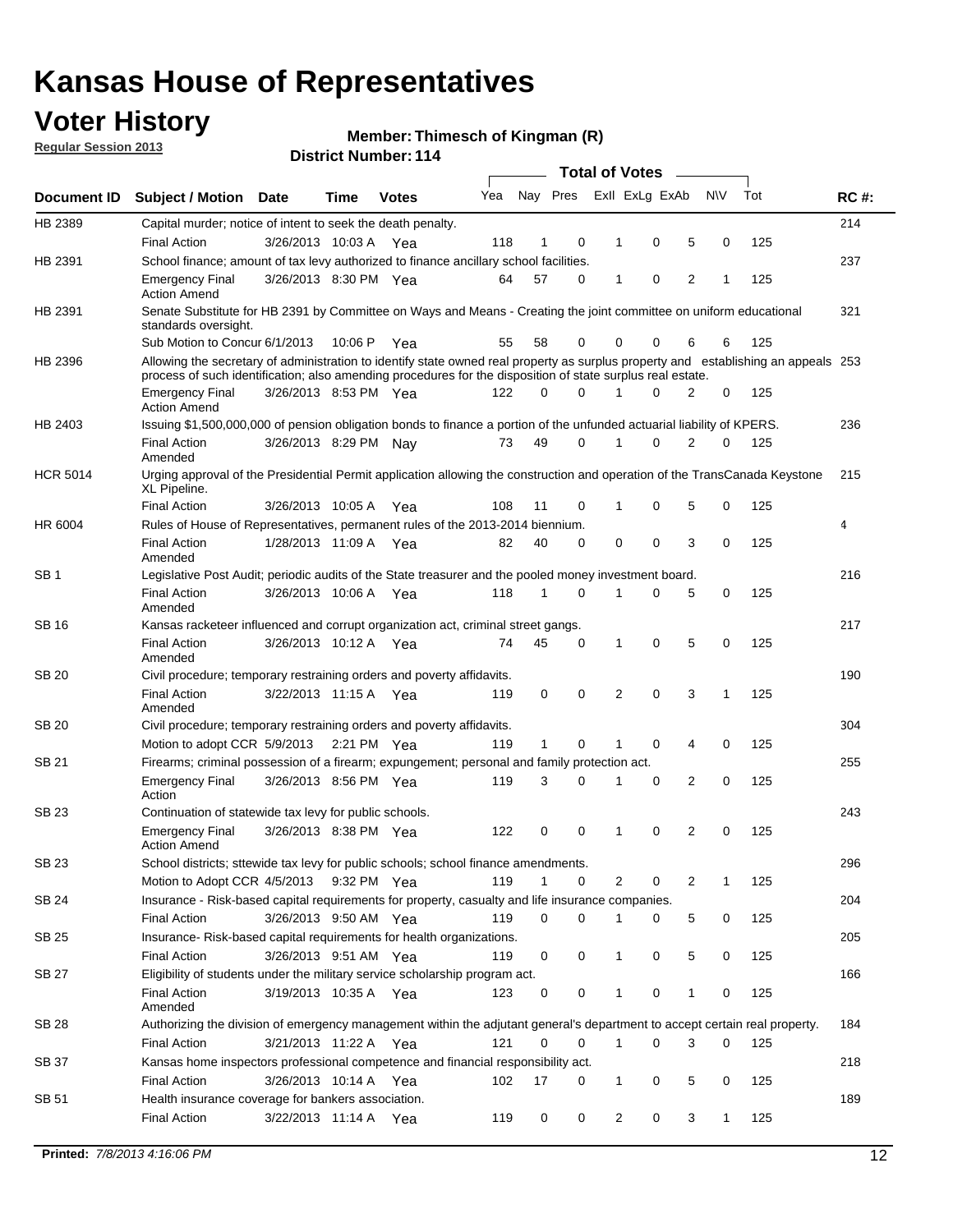## **Voter History**

**Member: Thimesch of Kingman (R)** 

**Regular Session 2013**

| Document ID  | <b>Subject / Motion</b>                                                                                                                                                                                                                                                                                                                                                 | <b>Date</b>           | Time | <b>Votes</b> | Yea | Nay Pres       |             | Exll ExLg ExAb |             |                | <b>NV</b>    | Tot | <b>RC#:</b> |
|--------------|-------------------------------------------------------------------------------------------------------------------------------------------------------------------------------------------------------------------------------------------------------------------------------------------------------------------------------------------------------------------------|-----------------------|------|--------------|-----|----------------|-------------|----------------|-------------|----------------|--------------|-----|-------------|
| <b>SB 52</b> | Mortgage interest rate cap increase.                                                                                                                                                                                                                                                                                                                                    |                       |      |              |     |                |             |                |             |                |              |     | 238         |
|              | <b>Emergency Final</b><br>Action                                                                                                                                                                                                                                                                                                                                        | 3/26/2013 8:32 PM Yea |      |              | 120 | $\overline{c}$ | 0           |                | 0           | 2              | 0            | 125 |             |
| <b>SB 56</b> | Transferring the recognition of county fair associations from the secretary of agriculture to the board of county<br>commissioners.                                                                                                                                                                                                                                     |                       |      |              |     |                |             |                |             |                |              |     | 191         |
|              | <b>Final Action</b><br>Amended                                                                                                                                                                                                                                                                                                                                          | 3/22/2013 11:21 A Yea |      |              | 119 | 0              | 0           | 2              | 0           | 3              | 1            | 125 |             |
| SB 57        | Substitute for SB 57 by Committee on Agriculture - Agriculture; powers and duties of the department of agriculture relating to<br>poultry improvement plan and domesticated deer.                                                                                                                                                                                       |                       |      |              |     |                |             |                |             |                |              |     | 192         |
|              | Final Action Sub Bill 3/22/2013 11:24 A Yea<br>Amended                                                                                                                                                                                                                                                                                                                  |                       |      |              | 79  | 40             | 0           | 2              | 0           | 3              | 1            | 125 |             |
| SB 57        | Substitute for SB 57 by Committee on Agriculture - Agriculture; powers and duties of the department of agriculture relating to<br>poultry improvement plan, stockyards and domesticated deer.                                                                                                                                                                           |                       |      |              |     |                |             |                |             |                |              |     | 262         |
|              | Motion to adopt CCR 4/4/2013 2:18 PM Yea                                                                                                                                                                                                                                                                                                                                |                       |      |              | 80  | 42             | 0           | 1              | 0           | $\overline{2}$ | 0            | 125 |             |
| <b>SB 58</b> | Sentencing for unlawful manufacturing of controlled substances.                                                                                                                                                                                                                                                                                                         |                       |      |              |     |                |             |                |             |                |              |     | 219         |
|              | <b>Final Action</b>                                                                                                                                                                                                                                                                                                                                                     | 3/26/2013 10:15 A     |      | Yea          | 119 | 0              | 0           | 1              | 0           | 5              | 0            | 125 |             |
| SB 59        | Attorney general; reward for information.                                                                                                                                                                                                                                                                                                                               |                       |      |              |     |                |             |                |             |                |              |     | 193         |
|              | <b>Final Action</b>                                                                                                                                                                                                                                                                                                                                                     | 3/22/2013 11:25 A     |      | Yea          | 119 | 0              | $\mathbf 0$ | 2              | 0           | 3              | $\mathbf{1}$ | 125 |             |
| SB 62        | Making gas pipeline safety terminology consistent with federal regulations.                                                                                                                                                                                                                                                                                             |                       |      |              |     |                |             |                |             |                |              |     | 163         |
|              | <b>Final Action</b>                                                                                                                                                                                                                                                                                                                                                     | 3/19/2013 10:32 A     |      | Yea          | 123 | 0              | 0           | 1              | 0           | $\mathbf{1}$   | 0            | 125 |             |
| SB 63        | Elections; voting crimes, penalties and prosecution.                                                                                                                                                                                                                                                                                                                    |                       |      |              |     |                |             |                |             |                |              |     | 246         |
|              | <b>Emergency Final</b><br><b>Action Amend</b>                                                                                                                                                                                                                                                                                                                           | 3/26/2013 8:42 PM Yea |      |              | 69  | 53             | 0           | $\mathbf 1$    | $\mathbf 0$ | $\overline{2}$ | $\mathbf 0$  | 125 |             |
| SB 68        | Driver's license examinations; locations.                                                                                                                                                                                                                                                                                                                               |                       |      |              |     |                |             |                |             |                |              |     | 220         |
|              | <b>Final Action</b>                                                                                                                                                                                                                                                                                                                                                     | 3/26/2013 10:16 A     |      | Yea          | 116 | 3              | 0           | 1              | 0           | 5              | 0            | 125 |             |
| SB 69        | Motor vehicles; vehicle registration and license plates.                                                                                                                                                                                                                                                                                                                |                       |      |              |     |                |             |                |             |                |              |     | 167         |
|              | <b>Final Action</b>                                                                                                                                                                                                                                                                                                                                                     | 3/19/2013 10:37 A     |      | Yea          | 117 | 6              | 0           | 1              | 0           | $\mathbf{1}$   | 0            | 125 |             |
| SB 74        | Prison-made goods act; prohibiting prisoner production of manufactured or modular homes.                                                                                                                                                                                                                                                                                |                       |      |              |     |                |             |                |             |                |              |     | 221         |
|              | <b>Final Action</b>                                                                                                                                                                                                                                                                                                                                                     | 3/26/2013 10:19 A     |      | Nay          | 87  | 32             | 0           |                | 0           | 5              | 0            | 125 |             |
| SB 75        | Record requirements and civil penalties relating to sales of plastic bulk merchandise containers.                                                                                                                                                                                                                                                                       |                       |      |              |     |                |             |                |             |                |              |     | 222         |
|              | <b>Final Action</b>                                                                                                                                                                                                                                                                                                                                                     | 3/26/2013 10:21 A     |      | Yea          | 101 | 18             | 0           |                | 0           | 5              | 0            | 125 |             |
| SB 81        | Open records; requests for criminal justice information; restriction of certain officials' information from publicly accessible<br>records.                                                                                                                                                                                                                             |                       |      |              |     |                |             |                |             |                |              |     | 194         |
|              | <b>Final Action</b><br>Amended                                                                                                                                                                                                                                                                                                                                          | 3/22/2013 11:27 A Yea |      |              | 119 | 0              | 0           | 2              | 0           | 3              | 1            | 125 |             |
| <b>SB83</b>  | House Substitute for SB 83 by Committee on Taxation - Income tax deductions and modifications; severance tax; sales tax;<br>delinquent tax liabilities.                                                                                                                                                                                                                 |                       |      |              |     |                |             |                |             |                |              |     | 187         |
|              | Final Action Sub Bill 3/21/2013 11:30 A                                                                                                                                                                                                                                                                                                                                 |                       |      | Yea          | 96  | 25             | 0           | 1              | 0           | 3              | 0            | 125 |             |
| SB 83        | House Substitute for SB 83 by Committee on Taxation--Income tax deductions and modifications; severance tax; sales tax and 260<br>compensating use tax, preseumptions relating to nexus; property tax, exemptions, new automobile manufacturinge property;<br>taxation of watercraft; leased commercial and industrial property appeals; correction of clerical errors. |                       |      |              |     |                |             |                |             |                |              |     |             |
|              | Motion to adopt CCR 4/3/2013 10:35 A ExAb                                                                                                                                                                                                                                                                                                                               |                       |      |              | 104 | 15             | 0           | 1              | 0           | 3              | 2            | 125 |             |
| SB 84        | House Substitute for SB 84 by Committee on Taxation - Reduction to state income tax rates based on selected actual state<br>general fund receipts computations; distribution of revenues from sales and compensating use tax; reduction of                                                                                                                              |                       |      |              |     |                |             |                |             |                |              |     | 188         |
|              | Final Action Sub Bill 3/21/2013 11:34 A Yea<br>Amended                                                                                                                                                                                                                                                                                                                  |                       |      |              | 82  | 39             | 0           | $\mathbf{1}$   | $\Omega$    | 3              | $\mathbf{0}$ | 125 |             |
| SB 84        | House Substitute for SB 84 -- Reduction to state income tax rates based on selected actual state general fund receipts<br>computations; reduction of itemized deductions.                                                                                                                                                                                               |                       |      |              |     |                |             |                |             |                |              |     | 317         |
|              | Motion to adopt CCR 5/28/2013 2:32 PM Yea                                                                                                                                                                                                                                                                                                                               |                       |      |              | 42  | 71             | 0           | 1              | 0           | 9              | 2            | 125 |             |
| SB 84        | House Substitute for SB 84 -- Reduction to state income tax rates based on selected actual state general fund receipts<br>computations; reduction of itemized deductions.<br>Motion to adopt CCR 5/30/2013 9:14 PM Yea                                                                                                                                                  |                       |      |              | 18  | 94             | 0           |                | 0           | 9              | 3            | 125 | 319         |
| SB 85        | Motor vehicle insurance; providing proof of insurance by cellular phone or portable electronic device.                                                                                                                                                                                                                                                                  |                       |      |              |     |                |             |                |             |                |              |     | 175         |
|              | <b>Final Action</b>                                                                                                                                                                                                                                                                                                                                                     | 3/20/2013 10:25 A Yea |      |              | 123 | 0              | 0           | 1              | 0           | 1              | 0            | 125 |             |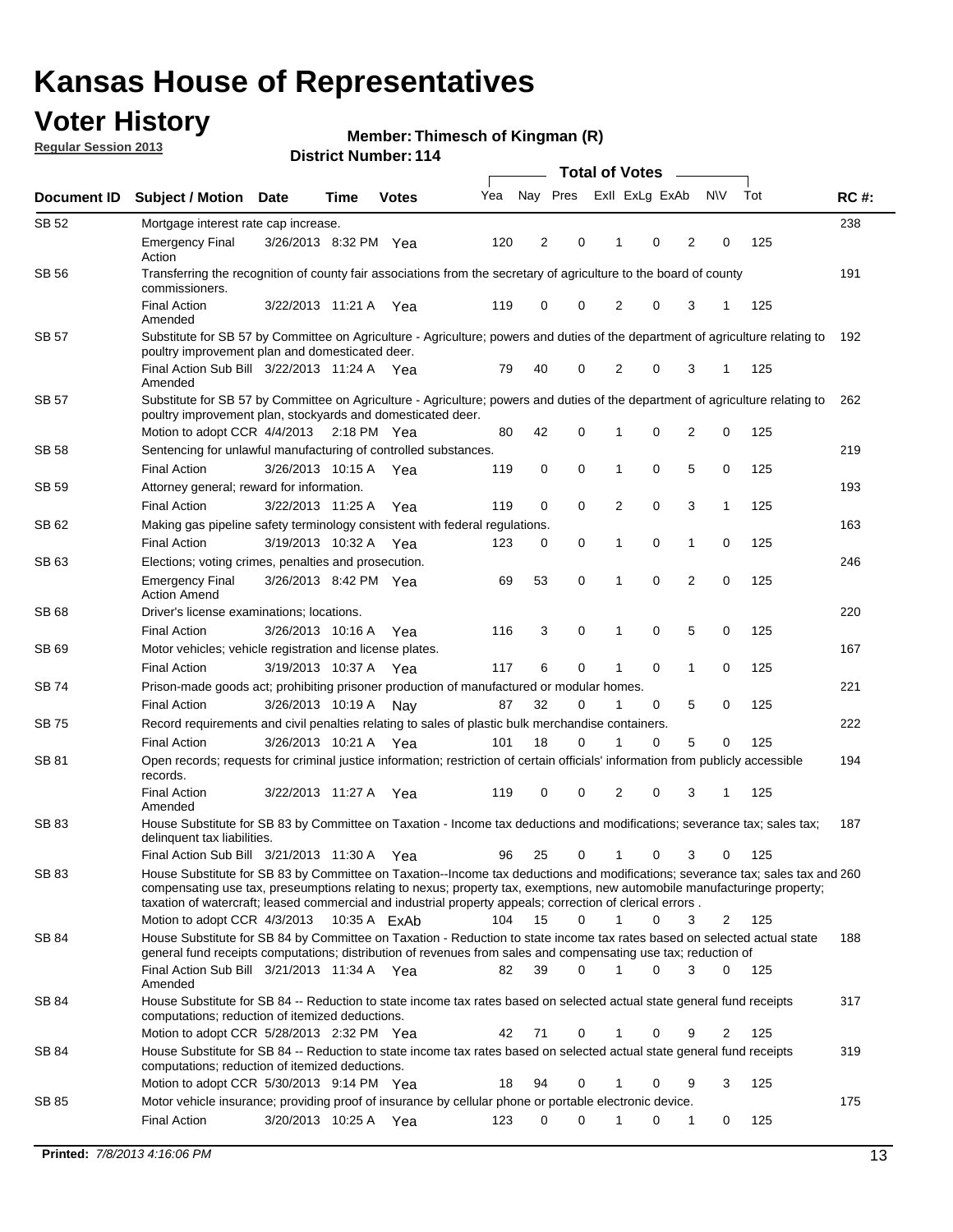## **Voter History**

**Regular Session 2013**

**Member: Thimesch of Kingman (R)** 

|               |                                                                                                       | PISUILLINUIIIDEL. I 14 |             | <b>Total of Votes</b> |     |                |              |  |                |                |                |              |     |             |
|---------------|-------------------------------------------------------------------------------------------------------|------------------------|-------------|-----------------------|-----|----------------|--------------|--|----------------|----------------|----------------|--------------|-----|-------------|
| Document ID   | <b>Subject / Motion Date</b>                                                                          |                        | Time        | <b>Votes</b>          | Yea |                | Nay Pres     |  |                | Exll ExLg ExAb |                | <b>NV</b>    | Tot | <b>RC#:</b> |
| <b>SB 88</b>  | Increasing the children's advocacy center assessment fee.                                             |                        |             |                       |     |                |              |  |                |                |                |              |     | 223         |
|               | <b>Final Action</b><br>Amended                                                                        | 3/26/2013 10:22 A Yea  |             |                       | 118 | $\mathbf{1}$   | $\mathbf 0$  |  | $\mathbf{1}$   | $\mathbf 0$    | 5              | 0            | 125 |             |
| SB 96         | Motor vehicles; counties with multiple registration facilities; additional registration fee.          |                        |             |                       |     |                |              |  |                |                |                |              |     | 224         |
|               | <b>Final Action</b><br>Amended                                                                        | 3/26/2013 10:24 A      |             | Yea                   | 106 | 12             | 0            |  | 1              | 0              | 5              | 1            | 125 |             |
| SB 96         | Additional motor vehicle registration fees.                                                           |                        |             |                       |     |                |              |  |                |                |                |              |     | 263         |
|               | Motion to adopt CCR 4/4/2013 2:21 PM Yea                                                              |                        |             |                       | 114 | 8              | $\Omega$     |  | 1              | $\Omega$       | 2              | 0            | 125 |             |
| SB 102        | Requiring the state treasurer to provide a list of daily deposits to the secretary of administration. |                        |             |                       |     |                |              |  |                |                |                |              |     | 195         |
|               | <b>Final Action</b><br>Amended                                                                        | 3/22/2013 11:28 A      |             | Yea                   | 119 | 0              | 0            |  | 2              | 0              | 3              | 1            | 125 |             |
| SB 102        | Enacting the second amendment protection act.                                                         |                        |             |                       |     |                |              |  |                |                |                |              |     | 295         |
|               | Motion to Adopt CCR 4/5/2013                                                                          |                        | 9:20 PM Yea |                       | 96  | 24             | 0            |  | $\overline{2}$ | 0              | 2              | 1            | 125 |             |
| SB 111        | Establishing Native American legislative day at the capitol; awarding of high school diplomas.        |                        |             |                       |     |                |              |  |                |                |                |              |     | 245         |
|               | Emergency Final<br><b>Action Amend</b>                                                                | 3/26/2013 8:41 PM Yea  |             |                       | 122 | 0              | 0            |  |                | 0              | 2              | 0            | 125 |             |
| <b>SB 113</b> | Credit unions; changes in certain loan limitations.                                                   |                        |             |                       |     |                |              |  |                |                |                |              |     | 234         |
|               | <b>Emergency Final</b><br>Action                                                                      | 3/26/2013 8:25 PM Yea  |             |                       | 122 | $\mathbf 0$    | $\mathbf 0$  |  | 1              | $\mathbf 0$    | 2              | $\mathbf 0$  | 125 |             |
| <b>SB 118</b> | Relating to law enforcement reporting and investigation of missing persons.                           |                        |             |                       |     |                |              |  |                |                |                |              |     | 225         |
|               | <b>Final Action</b>                                                                                   | 3/26/2013 10:25 A      |             | Yea                   | 119 | 0              | 0            |  | 1              | 0              | 5              | 0            | 125 |             |
| SB 120        | Enacting the Kansas farmers' market promotion act.                                                    |                        |             |                       |     |                |              |  |                |                |                |              |     | 196         |
|               | <b>Final Action</b><br>Amended                                                                        | 3/22/2013 11:31 A Yea  |             |                       | 68  | 51             | 0            |  | 2              | $\mathbf 0$    | 3              | 1            | 125 |             |
| <b>SB 122</b> | Kansas administrative procedure act; service of order or notice.                                      |                        |             |                       |     |                |              |  |                |                |                |              |     | 226         |
|               | <b>Final Action</b><br>Amended                                                                        | 3/26/2013 10:26 A Yea  |             |                       | 119 | 0              | 0            |  | 1              | 0              | 5              | 0            | 125 |             |
| SB 122        | Elections; unauthorized voting disclosures.                                                           |                        |             |                       |     |                |              |  |                |                |                |              |     | 286         |
|               | Motion to Adopt CCR 4/5/2013                                                                          |                        | 6:23 PM     | Yea                   | 89  | 31             | 0            |  | 2              | 0              | 2              | $\mathbf{1}$ | 125 |             |
| SB 124        | Amending the Kansas restraint of trade act.                                                           |                        |             |                       |     |                |              |  |                |                |                |              |     | 227         |
|               | <b>Final Action</b><br>Amended                                                                        | 3/26/2013 10:27 A      |             | Yea                   | 116 | $\overline{2}$ | $\mathbf{1}$ |  | 1              | $\mathbf 0$    | 5              | $\mathbf 0$  | 125 |             |
| SB 124        | Amending the Kansas restraint of trade act.                                                           |                        |             |                       |     |                |              |  |                |                |                |              |     | 273         |
|               | Motion to Adopt CCR 4/5/2013                                                                          |                        | 11:06 A     | <b>NV</b>             | 97  | 23             | 0            |  | 2              | 0              | 2              | 1            | 125 |             |
| SB 128        | Career technical education incentive program amendments.                                              |                        |             |                       |     |                |              |  |                |                |                |              |     | 168         |
|               | <b>Final Action</b><br>Amended                                                                        | 3/19/2013 10:39 A      |             | Yea                   | 123 | 0              | 0            |  | 1              | 0              | 1              | 0            | 125 |             |
| SB 129        | Bank commissioner; certain fees and hearing costs.                                                    |                        |             |                       |     |                |              |  |                |                |                |              |     | 254         |
|               | Emergency Final<br><b>Action Amend</b>                                                                | 3/26/2013 8:55 PM Yea  |             |                       | 110 | 12             | 0            |  | $\mathbf 1$    | 0              | 2              | 0            | 125 |             |
| SB 129        | Mortgage interest rate cap increase.                                                                  |                        |             |                       |     |                |              |  |                |                |                |              |     | 272         |
|               | Motion to Adopt CCR 4/5/2013                                                                          |                        | 10:42 A Yea |                       | 121 | 0              | 0            |  | 2              | 0              | 2              | 0            | 125 |             |
| SB 135        | Transferring boiler inspection duties from the department of labor to the state fire marshal.         |                        |             |                       |     |                |              |  |                |                |                |              |     | 228         |
|               | Final Action                                                                                          | 3/26/2013 10:28 A Yea  |             |                       | 114 | 5              | 0            |  | $\mathbf{1}$   | 0              | 5              | 0            | 125 |             |
| SB 136        | Providing veterans designation on driver's licenses and nondriver identification cards.               |                        |             |                       |     |                |              |  |                |                |                |              |     | 244         |
|               | Emergency Final<br><b>Action Amend</b>                                                                | 3/26/2013 8:39 PM Yea  |             |                       | 119 | 3              | 0            |  | 1              | 0              | 2              | 0            | 125 |             |
| SB 139        | Kansas money transmitter act.                                                                         |                        |             |                       |     |                |              |  |                |                |                |              |     | 229         |
|               | <b>Final Action</b>                                                                                   | 3/26/2013 10:30 A      |             | Yea                   | 117 | $\mathbf{1}$   | $\mathbf{1}$ |  | $\mathbf{1}$   | 0              | 5              | $\mathbf 0$  | 125 |             |
| SB 142        | Abortion; concerning civil actions related to abortion.                                               |                        |             |                       |     |                |              |  |                |                |                |              |     | 241         |
|               | Emergency Final<br>Action                                                                             | 3/26/2013 8:36 PM Yea  |             |                       | 89  | 33             | 0            |  | 1              | 0              | $\overline{2}$ | 0            | 125 |             |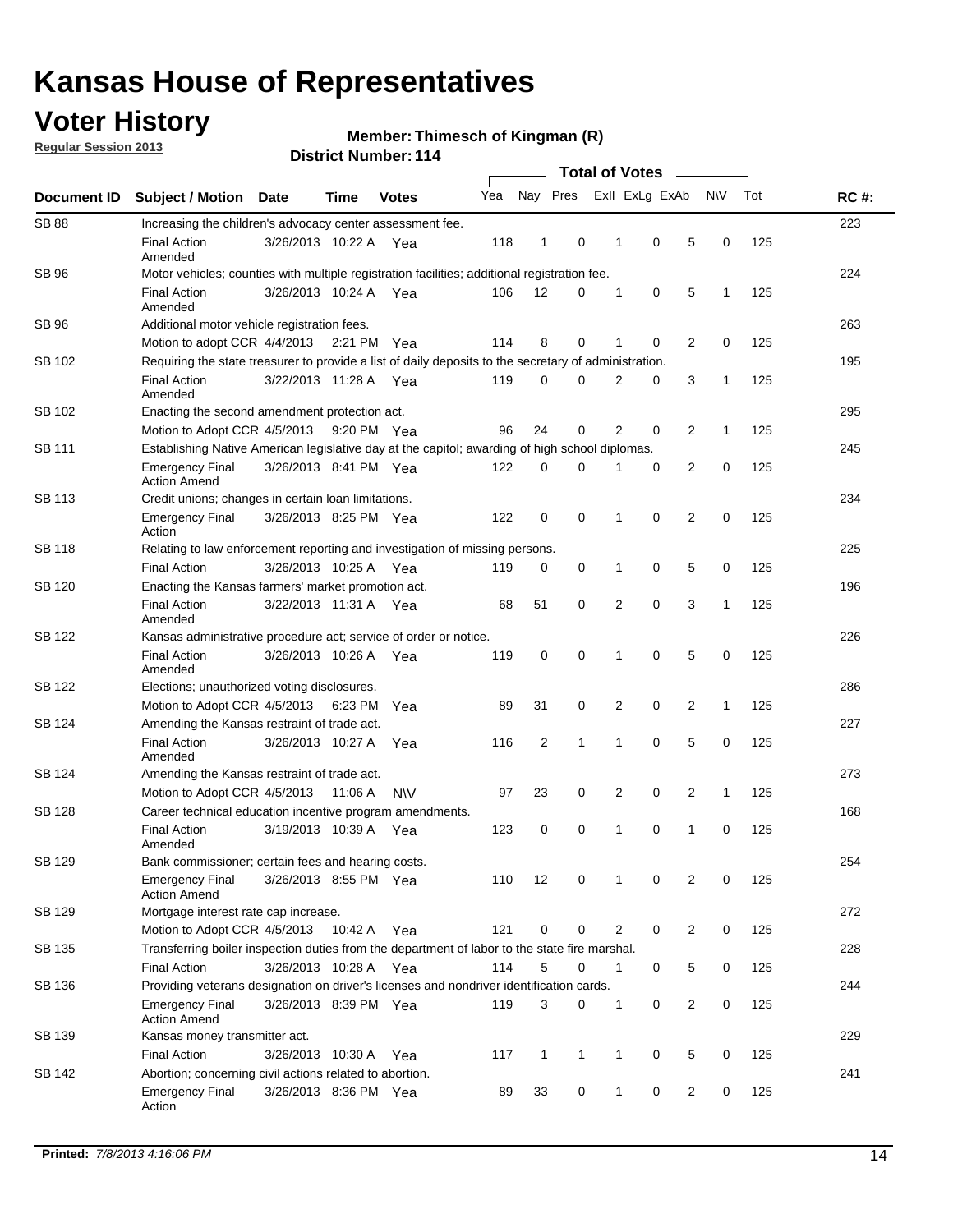## **Voter History**

**Regular Session 2013**

#### **Member: Thimesch of Kingman (R)**

|                 |                                                                                                                                                                                                       |                                                                                      |             |              |     |          |   | <b>Total of Votes</b> |                |                |     |     |             |  |
|-----------------|-------------------------------------------------------------------------------------------------------------------------------------------------------------------------------------------------------|--------------------------------------------------------------------------------------|-------------|--------------|-----|----------|---|-----------------------|----------------|----------------|-----|-----|-------------|--|
| Document ID     | <b>Subject / Motion</b>                                                                                                                                                                               | Date                                                                                 | Time        | <b>Votes</b> | Yea | Nay Pres |   |                       | Exll ExLg ExAb |                | N\V | Tot | <b>RC#:</b> |  |
| <b>SB 149</b>   |                                                                                                                                                                                                       | 239<br>Drug screening for recipients of cash assistance and unemployment benefits.   |             |              |     |          |   |                       |                |                |     |     |             |  |
|                 | <b>Emergency Final</b><br><b>Action Amend</b>                                                                                                                                                         | 3/26/2013 8:33 PM Yea                                                                |             |              | 106 | 16       | 0 | 1                     | 0              | 2              | 0   | 125 |             |  |
| SB 164          | Relating to the director of vehicles regulating providers of motor vehicle functions.                                                                                                                 |                                                                                      |             |              |     |          |   |                       |                |                |     |     | 247         |  |
|                 | <b>Emergency Final</b><br><b>Action Amend</b>                                                                                                                                                         | 3/26/2013 8:43 PM Yea                                                                |             |              | 117 | 5        | 0 | 1                     | 0              | 2              | 0   | 125 |             |  |
| SB 164          | Relating to the director of vehicles regulating providers of motor vehicle functions.                                                                                                                 |                                                                                      |             |              |     |          |   |                       |                |                |     |     | 268         |  |
|                 | Motion to adopt CCR 4/4/2013 5:32 PM Yea                                                                                                                                                              |                                                                                      |             |              | 111 | 9        | 0 | $\mathbf{1}$          | 0              | 2              | 2   | 125 |             |  |
| SB 166          |                                                                                                                                                                                                       | Insurers supervision, rehabilitation and liquidation act; derivatives.               |             |              |     |          |   |                       |                |                |     |     | 206         |  |
|                 | <b>Final Action</b>                                                                                                                                                                                   | 3/26/2013 9:52 AM Yea                                                                |             |              | 119 | 0        | 0 | 1                     | 0              | 5              | 0   | 125 |             |  |
| <b>SB 168</b>   | Limiting nuisance actions against certain agricultural activities.                                                                                                                                    |                                                                                      |             |              |     |          |   |                       |                |                |     |     | 169         |  |
|                 | <b>Final Action</b><br>Amended                                                                                                                                                                        | 3/19/2013 10:40 A Yea                                                                |             |              | 111 | 12       | 0 | 1                     | $\mathbf 0$    | 1              | 0   | 125 |             |  |
| SB 168          | Limiting nuisance actions against certain agricultural activities.                                                                                                                                    |                                                                                      |             |              |     |          |   |                       |                |                |     |     | 264         |  |
|                 | Motion to adopt CCR 4/4/2013                                                                                                                                                                          |                                                                                      | 2:30 PM Yea |              | 110 | 12       | 0 | 1                     | 0              | 2              | 0   | 125 |             |  |
| SB 171          | School districts; amendments to Kansas uniform financial accounting and reporting act.                                                                                                                |                                                                                      |             |              |     |          |   |                       |                |                |     |     | 248         |  |
|                 | <b>Emergency Final</b><br><b>Action Amend</b>                                                                                                                                                         | 3/26/2013 8:44 PM Yea                                                                |             |              | 122 | 0        | 0 | 1                     | 0              | 2              | 0   | 125 |             |  |
| SB 171          | School districts; amendments to Kansas uniform financial accounting and reporting act.                                                                                                                |                                                                                      |             |              |     |          |   |                       |                |                |     |     | 285         |  |
|                 |                                                                                                                                                                                                       | Motion to Adopt CCR 4/5/2013 6:19 PM Yea<br>63<br>57<br>0<br>2<br>0<br>2<br>125<br>1 |             |              |     |          |   |                       |                |                |     |     |             |  |
| SB 171          | Appropriations for FY 2013, FY 2014, FY 2015, FY 2016, FY 2017 and FY 2018 for various state agencies; capital<br>improvement projects; claims against the state.                                     |                                                                                      |             |              |     |          |   |                       |                |                |     |     | 320         |  |
|                 | Motion to adopt CCR 6/1/2013 4:30 PM Yea                                                                                                                                                              |                                                                                      |             |              | 63  | 51       | 0 | 0                     | 0              | 8              | 3   | 125 |             |  |
| SB 187          | Establishing the workers compensation and employment security boards nominating committee; administrative law judge<br>appointment; workers compensation appeals board.                               |                                                                                      |             |              |     |          |   |                       |                |                |     | 242 |             |  |
|                 | <b>Emergency Final</b><br><b>Action Amend</b>                                                                                                                                                         | 3/26/2013 8:37 PM Yea                                                                |             |              | 88  | 34       | 0 | 1                     | 0              | 2              | 0   | 125 |             |  |
| SB 187          | Amending workers compensation law provisions; establishing the workers compensation and employment security boards<br>nominating committee; notice requirements; workplace health and safety program. |                                                                                      |             |              |     |          |   |                       |                |                |     |     | 274         |  |
|                 | Motion to Adopt CCR 4/5/2013 11:26 A ExAb                                                                                                                                                             |                                                                                      |             |              | 89  | 31       | 0 | 2                     | 0              | 3              | 0   | 125 |             |  |
| SB 199          | University of Kansas medical center; midwest center for stem cell therapy.                                                                                                                            |                                                                                      |             |              |     |          |   |                       |                |                |     |     | 235         |  |
|                 | <b>Emergency Final</b><br><b>Action Amend</b>                                                                                                                                                         | 3/26/2013 8:26 PM Yea                                                                |             |              | 90  | 32       | 0 | 1                     | 0              | 2              | 0   | 125 |             |  |
| SB 199          | Health care; stem cell therapy and unused medications.                                                                                                                                                |                                                                                      |             |              |     |          |   |                       |                |                |     |     | 290         |  |
|                 | Motion to Adopt CCR 4/5/2013 7:52 PM Yea                                                                                                                                                              |                                                                                      |             |              | 90  | 30       | 0 | 2                     | 0              | $\overline{2}$ | 1   | 125 |             |  |
| SB 216          | Allowing a public building commission to acquire land for a municipal university similar to what such commission is currently<br>allowed to do for any state university.                              |                                                                                      |             |              |     |          |   |                       |                |                |     |     | 185         |  |
|                 | <b>Final Action</b>                                                                                                                                                                                   | 3/21/2013 11:23 A Yea                                                                |             |              | 121 | 0        | 0 | 1                     | 0              | 3              | 0   | 125 |             |  |
| SB 246          | Reconciling amendments to certain statutes.                                                                                                                                                           |                                                                                      |             |              |     |          |   |                       |                |                |     |     | 315         |  |
|                 | <b>Emergency Final</b><br>Action                                                                                                                                                                      | 5/23/2013 2:14 PM Yea                                                                |             |              | 111 | 0        | 0 | 1                     | 0              | 8              | 5   | 125 |             |  |
| <b>SCR 1604</b> | Joint rules for the Senate and House of Representatives, 2013-2014.                                                                                                                                   |                                                                                      |             |              |     |          |   |                       |                |                |     |     | 5           |  |
|                 | <b>Final Action</b><br>Amended                                                                                                                                                                        | 1/28/2013 11:12 A Yea                                                                |             |              | 81  | 41       | 0 | 0                     | 0              | 3              | 0   | 125 |             |  |
| <b>SCR 1606</b> | Honoring pregnancy maintenance resource centers.                                                                                                                                                      |                                                                                      |             |              |     |          |   |                       |                |                |     |     | 240         |  |
|                 | <b>Emergency Final</b><br>Action                                                                                                                                                                      | 3/26/2013 8:34 PM Yea                                                                |             |              | 122 | 0        | 0 | 1                     | 0              | 2              | 0   | 125 |             |  |